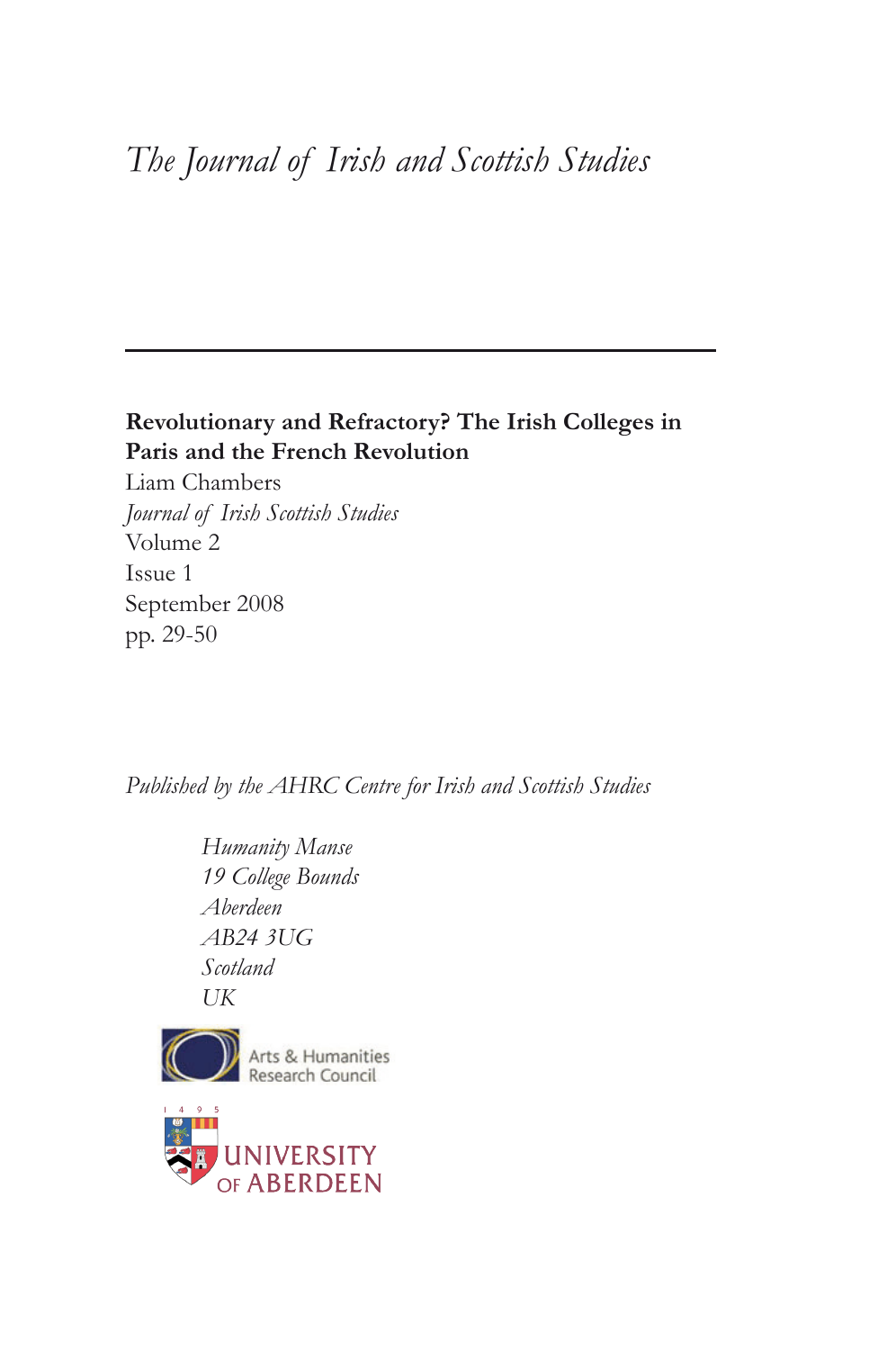## **Revolutionary and Refractory? The Irish Colleges in Paris and the French Revolution**

## **Liam Chambers**

In the summer of 1787 James St John, an Irish Protestant traveller, stopped off at the Irish Colleges in Paris. While he noticed the poor physical condition of the older college in the city, the Collège des Lombards, he commented that the ordained priests who formed the student body were 'in a far more respectable light than they were in Paris half a century ago'.<sup>1</sup> He was impressed by the new Collège des Irlandais, which had opened just over a decade earlier: 'The house occupied by the Irish scholars, called the Irish Seminary or Community, and which was built by Abbé O'Kelly, is neat and convenient, and perhaps more so than any of the colleges in Paris' and he praised the academic abilities and achievements of the younger unordained students who resided there.<sup>2</sup> St John also offered criticism, writing of the Collège des Lombards: 'it is in a very wretched a ruinous state, and the streets and houses about it are old and tattered.<sup>3</sup> He disapproved of dictation of notes, corporal punishment, the 'very spare diet', the rigid daily timetable, the practice of retreats and the promotion of the Irish language. Moreover, he regretted that Irish Catholics were forced to go to France to be educated and he suggested that they should be educated in Ireland, ideally alongside Irish Protestants, to alleviate 'the folly and absurdity of hating one another on account of religion'.4 St John's extended commentary on the Irish Colleges, published on the eve of the French Revolution, was a sign of changing attitudes among liberal Irish Protestants to the higher education of their Catholic neighbours. He was clearly well informed and while his criticisms reflected something of his own cultural conditioning, he also drew on standard Enlightenment critiques of higher education. In this sense his comments reflected both the importance and the vulnerability of the Irish Colleges in Paris in the 1780s.<sup>5</sup>

<sup>1</sup> James St John, *Letters from France to a Gentleman in the South of Ireland: Containing Various Subjects Interesting to both Nations* (2 vols, Dublin, 1788), II, 63.

<sup>2</sup> Ibid., 63.

<sup>3</sup> Ibid., 63.

<sup>4</sup> Ibid., 75.

<sup>&</sup>lt;sup>5</sup> While the Irish Colleges in Paris traced their origins to a community of Irish students who entered the Collège de Montaigu in 1578, the two colleges were established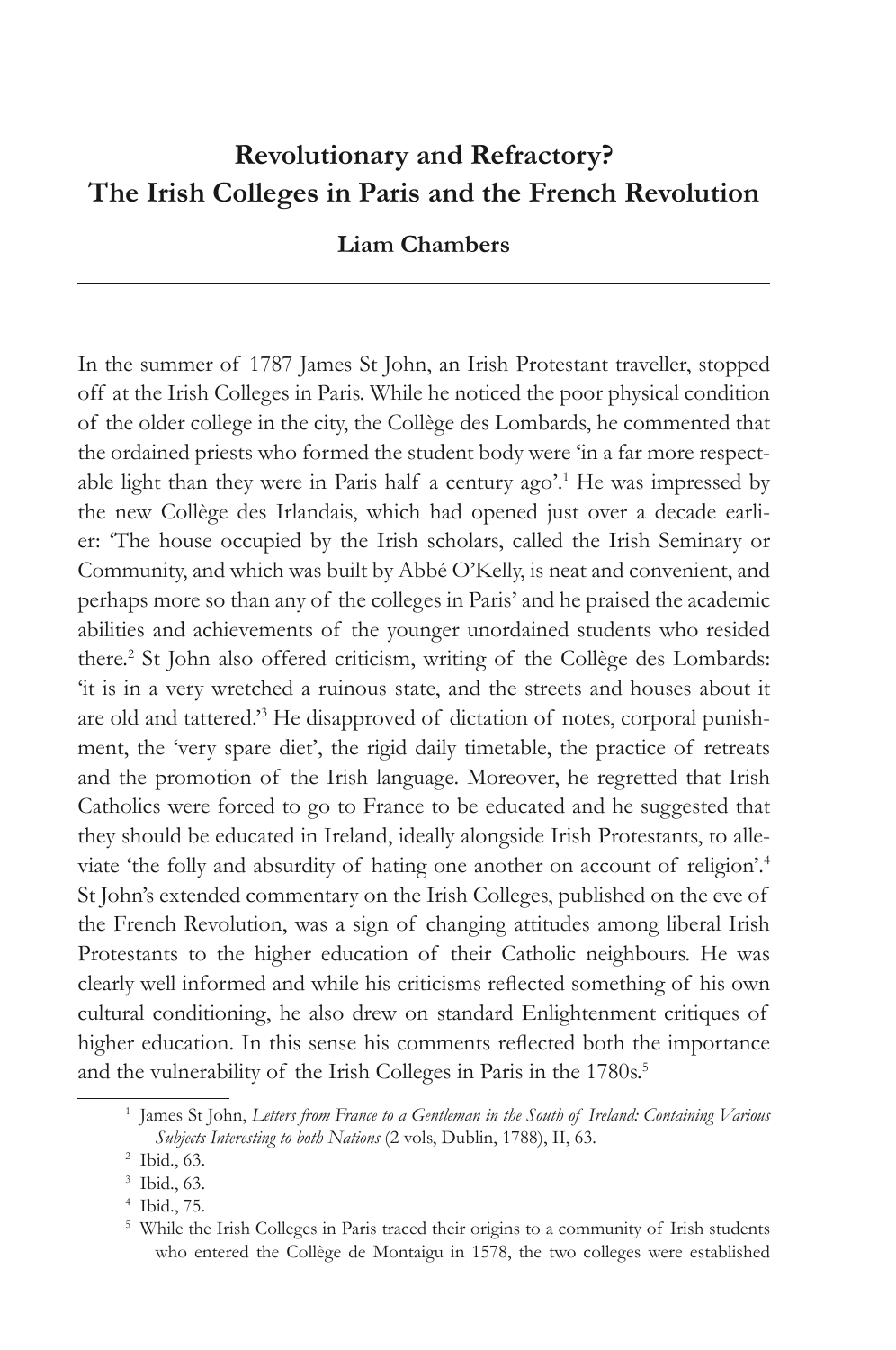#### 30 Liam Chambers

In 1789 the two Irish Colleges in Paris accommodated around 180 students, more than one third of the total number of students at continental Irish Colleges.6 The recently constructed building was a fitting testimony to the financial and ecclesiastical success of the Irish migrant community in Paris. Yet the French Revolution would have a profound impact on the educational structures of Irish Catholicism and this has ensured the attention of historians, notably Mary O'Riordan and Liam Swords. The basic narrative thread is therefore well established. Initially, the revolution posed little threat to the colleges, though there were signs even during the moderate early phase that problems were likely to emerge. The fissures opened by the Civil Constitution of the Clergy and the gradual assault on university and religious structures, especially from 1791, impacted much more strongly on the colleges, whose administrators fought an impressive battle for survival until 1793 when both colleges were confiscated and closed and the recently constructed Collège des Irlandais was transformed into a prison. Yet this was not the end of the story. The prisoners were released in 1794 and both colleges were restored to Irish ownership in 1795, though over the next three decades a long and complex struggle ensued for their control and the revenues that pertained to them.<sup>7</sup>

much later. The Irish acquired the Collège des Lombards in 1676 –7 and constructed the Collège des Irlandais between 1769 and 1776. For an overview history see Patrick Boyle, *The Irish College in Paris from 1578 to 1901* (London, 1901).

<sup>6</sup> John Healy, *Maynooth College: Its Centenary History* (Dublin, 1895), 696–7.

<sup>7</sup> The key work on the subject is Liam Swords, *The Green Cockade: The Irish in the French Revolution 1789–1815* (Glendale, CA, 1989). Some important additions and amendments are contained in Liam Swords, 'Irish Priests and Students in Revolutionary France' in Liam Swords (ed.), *Protestant, Catholic and Dissenter: The Clergy and 1798* (Dublin, 1997), 20–44. See also Robert Amadou, 'Saint-Ephrem des Syriens du Collège des Lombards à nos jours', *Mémoires de la Féderation des sociétés historiques et archéologiques de Paris et l'Ile de France*, 37 (1986), 6–152; Patrick Boyle, 'The Irish College in Paris during the French Revolution', *Irish Ecclesiastical Record,* 4th series, 15 (1904), 48– 73; idem, 'The Abbé John Baptist Walsh D.D., Administrator of the Irish Foundations in France from 1787–1815', *Irish Ecclesiastical Record*, 4<sup>th</sup> series, 18 (1905), 431–54; idem, 'The Abbé Charles Kearney, D.D. (1762– 1824). His Life and Sufferings during the French Revolution', *Irish Ecclesiastical Record*, 4<sup>th</sup> series, 23 (1908), 454–66; Haim Burstin, *Une révolution à l'oeuvre: le faubourg Saint-Marcel (1789–1794)* (Seyssel, 2005); G. Daumet, 'Notices sur les établissements religieux anglais, écossais et irlandais fondés à Paris avant la révolution', *Mémoires de la société de l'histoire de Paris et de l'Ile-de-France*, 37 (1910), 1–184; idem, 'Notices sur les établissements religieux anglais, écossais et irlandais fondés à Paris avant la révolution', *Mémoires de la société de l'histoire de Paris et de l'Ile-de-France*, 39 (1912), 1 –224; Joseph Kelly, 'Calendar of Materials referring to the Irish College, Paris, 1792– 1830, and Preserved in the Library of St Patrick's College, Maynooth', unpublished typescript, 1950, Russell Library, National University of Ireland – Maynooth; Mary O'Riordan, *The Irish*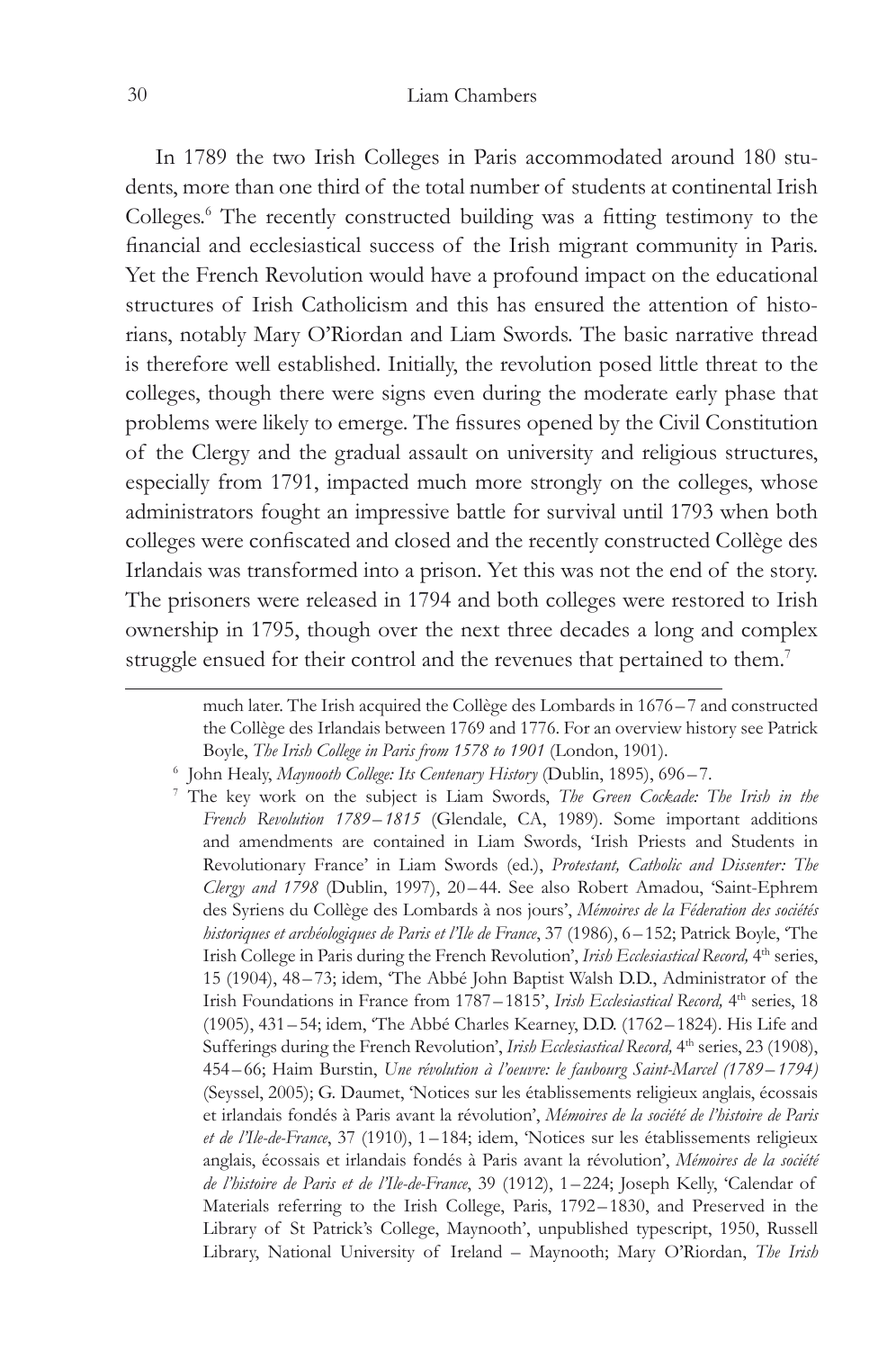Building on the work of earlier historians, the present article offers a reassessment of the impact of the revolution on the Irish Colleges. First, it emphasises that despite appearances to the contrary, the colleges were in difficulty before the outbreak of the revolution. Even James St John was not entirely oblivious to their financial problems, as his comments on the older Collège des Lombards, noted above, suggest. Second, it examines the adaptability of the Irish College authorities as they negotiated the problems thrown up by the revolution in the early 1790s. Binarist approaches have tended to assume that historical actors were either 'for' or 'against' the revolution.<sup>8</sup> In fact, as the history of the Irish Colleges clearly demonstrates, the reality was far more convoluted as allegiances shifted in the course the 1790s. Only the increasingly radical nature of events in France from 1792 threatened the existence of the colleges. Indeed, it was the mid-1790s rapprochement of the Irish bishops and the British government, a by-product of the revolution, which ensured that the Irish Colleges faced an uphill struggle for survival after they emerged from the Terror. Finally, this article argues that the impact of the revolution must be assessed within a long-term perspective, running from the 1750s to the late 1820s. This viewpoint underlines the argument that the revolution was undoubtedly damaging, but by no means fatal. While some historians have viewed the French Revolution as the great cataclysm which swept the entire continental college system away, this article suggests that the situation was less apocalyptic and more varied.

### **I.**

From the 1750s, political, cultural and social changes across Europe affected the whole network (or more realistically the networks) of Irish Colleges. The suppression of the Jesuits, first in Portugal, then in Spain and France, closed the Irish Colleges which the order administered in Lisbon, Seville, Santiago de Compostella and Poitiers. The Irish College at Alcalá de Henares was shut down in 1785 and the Irish Franciscan College in Prague closed, a victim of

*Colleges in Paris and the French Revolution* (Ph.D. thesis, University College Galway, 1973); Liam Swords (ed.), 'History of the Irish College, Paris, 1578–1800. Calendar of the Papers of the Irish College, Paris', *Archivium Hibernicum*, 35 (1980), 3–233. 8 For some discussion of this point see David Garrioch, 'The Local Experience of

Revolution: The Gobelins/Finistère Section in Paris', *French History and Civilization: Papers from the George Rudé Seminar*, 1 (2005), 20–9.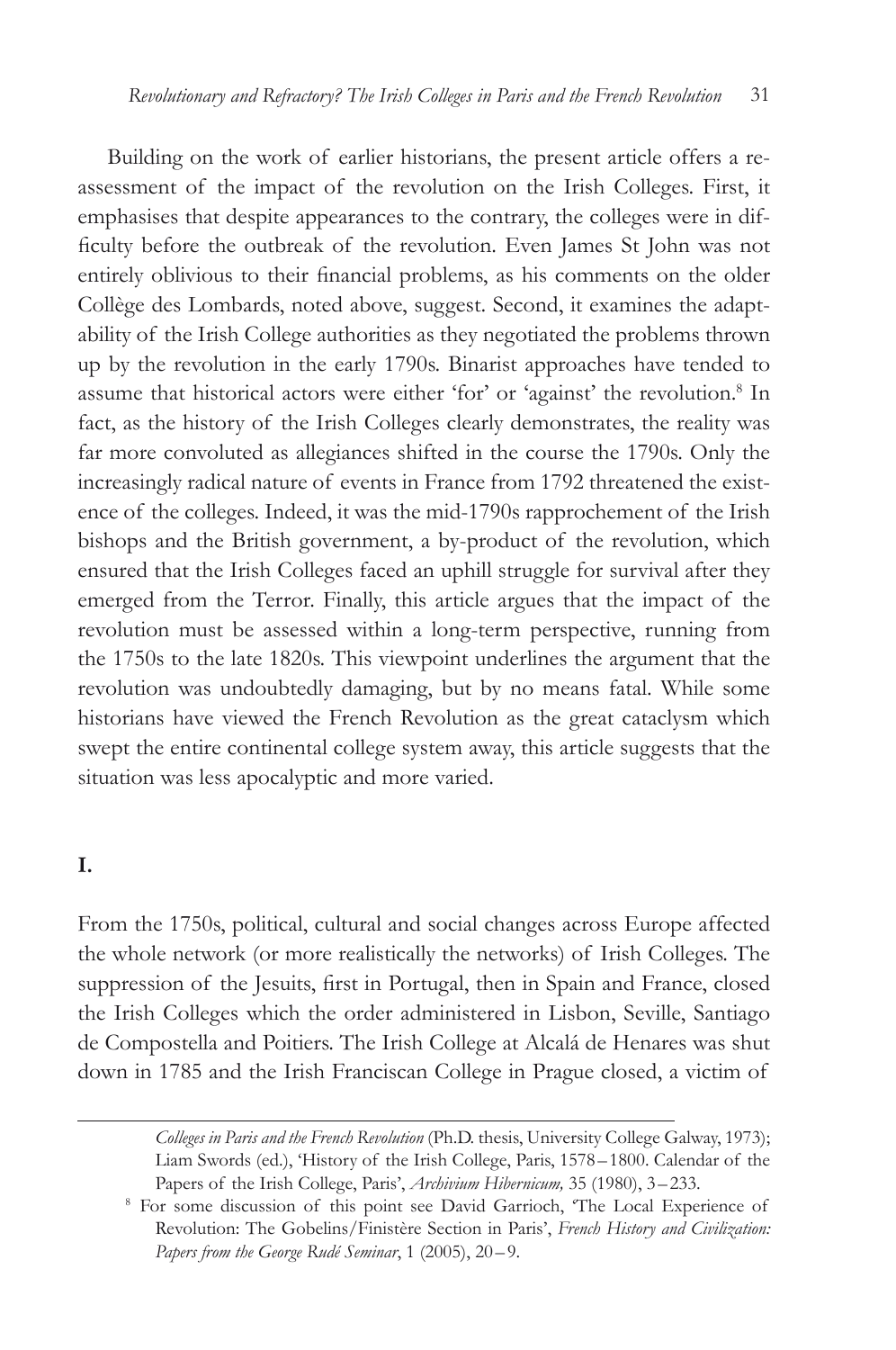Joseph II's reforms, the following year.<sup>9</sup> The Irish Colleges in Paris were particularly significant and influential during the second half of the eighteenth century, though they were not immune from changes taking place in France and Ireland. By the 1760s the endemic disputes which had dogged the Collège des Lombards in the early eighteenth century, especially in the 1730s and 1740s, had largely abated.10 The financial situation was improving throughout the 1760s and 1770s. A telling sign of a new financial era was the foundation established by the Paris-based Irish doctor, Bartholomew Murry, in 1761, which provided for sixteen bursaries of 500 *livres* each.<sup>11</sup> In general, the number of new foundations rose steadily in the eighteenth century, reaching an apogee in the 1760s, before declining very slowly in the 1770s and 1780s.<sup>12</sup>

The suppression of the Jesuits in France indirectly created a major crisis for the Irish Colleges in Paris.13 In 1762, the Jesuits were expelled from the Collège Louis-le-Grand, one of the largest of the colleges attached to the University of Paris. While ten of these were teaching colleges, the other thirty or so, including the Collège des Lombards, were essentially student hostels and by this stage some were very poorly managed. During 1762–3 it was decided to suppress the non-teaching colleges altogether and to gather all the bursaries and bursary students attached to them in the vacant Collège Louis-le-Grand.14 This threatened the autonomy, and indeed the very existence, of the Irish

<sup>&</sup>lt;sup>9</sup> Francis Finegan, 'The Irish College of Poitiers, 1674–1762', *Irish Ecclesiastical Record*, 5<sup>th</sup> series, 104 (1965), 18-35; Patricia O Connell, *The Irish College at Santiago de Compostella*, *1605–1769* (Dublin, 2007); Patricia O Connell, *The Irish College at Lisbon, 1590–1834* (Dublin, 2001); Patricia O Connell, *The Irish College at Alcalá de Henares 1649 –1785* (Dublin, 1997); Jan Parez, 'Irish Franciscans in Seventeenth- and Eighteenth-Century Prague' in Thomas O'Connor and Mary Ann Lyons (eds), *Irish Migrants in Europe after Kinsale, 1602–1820* (Dublin, 2003), 104 –17; Oscar Recio Morales, *Irlanda en Alcalá: La comunidad irlandesa en la Universidad de Alcalá y su proyección europea, 1579 –1785*  (Alcalá de Henares, 2004); J.J. Silke, 'The Irish College, Seville', *Archivium Hibernicum*, 24 (1961), 103–47. 10 Liam Chambers, 'Rivalry and Reform in the Irish College, Paris, 1676–1775' in

Thomas O'Connor and Mary Ann Lyons (eds), *Irish Communities in Early Modern Europe* (Dublin, 2006), 103–29.

<sup>11</sup> Swords, 'Calendar', 103–4.

<sup>12</sup> See Patrick MacSweeny, *État actuel des revenues des fondations faites en France pour l'éducation des Catholiques Irlandais* (Paris, 1829); Patrick Boyle, *The Irish Catholic Foundations in France* (Dublin, 1909).

<sup>&</sup>lt;sup>13</sup> It should be noted, however, that the college also benefited following the transfer of bursaries from the Irish Jesuit College at Poitiers to Paris. See Swords, 'Calendar',  $144 - 5$ .

<sup>&</sup>lt;sup>14</sup> André Tuilier, *Histoire de l'Université de Paris et de la Sorbonne* (2 vols, Paris, 1994), II, 161–74.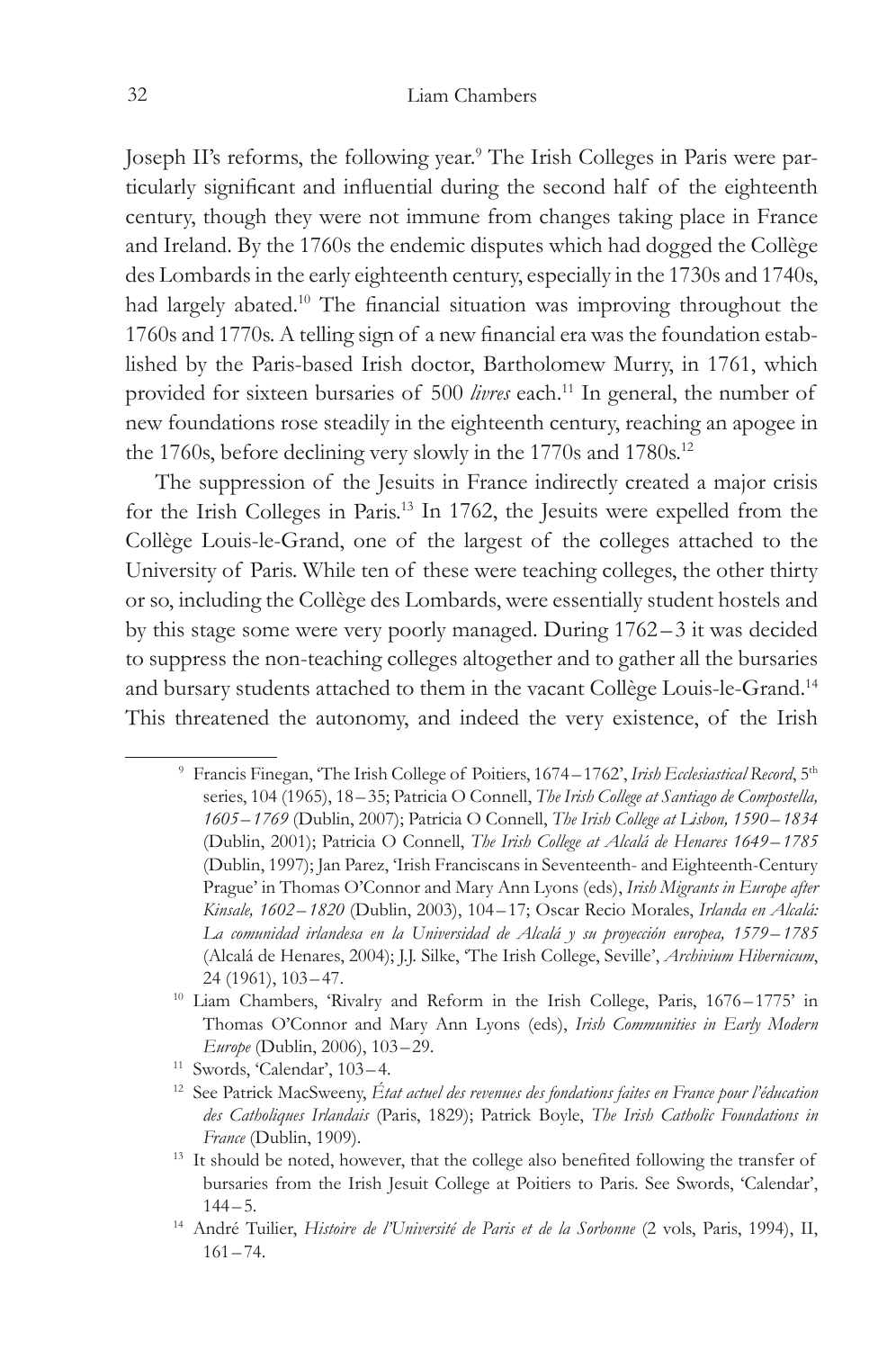Collège des Lombards and the administrators argued forcefully against amalgamation. Much of their case rested on their 'distinctness' from the other colleges and student bodies within the university:

Leur nombre, leur langage, leurs moeurs, leur façon de vivre et de se nourrir, le genre d'étude, qui est leur particulier, la nécessité de conserver des supérieurs tirés de leur nation, le peu de resource, enfin, que l'on trouveroit dans la location de leurs bâtimens pour améliorer leur condition sont des raisons dont chacune, en particulier, semble former un obstacle invincible à leur reunion avec les boursiers des autres colleges.15

In addition, the administrators drew heavily on the 'extremely severe' penal laws in Ireland to make their case.<sup>16</sup> Their argument was successful and while the reform went ahead, the Collège des Lombards was exempted. But, as Michael Rapport has noted in relation to the Scots College in Paris, which made a similar case, the exemption created an institutional anomaly.<sup>17</sup>

In the short term, financial pressures on the colleges proved much more testing. The new Collège des Irlandais, which opened in 1775 or 1776, experienced at first hand the growing efforts of the French government to tap into the wealth of the first estate. In the early 1780s it fought an enormous demand for 150,000 *livres* (exactly half the value of the new building) as payment of *droit d'amortissement* (a form of construction tax). The college successfully resisted, but the case was ominous.<sup>18</sup> Indeed, while the construction of the new college in the early 1770s and the growing number of foundations seemed to

<sup>15</sup> 'Mémoire pour le Collège des Lombards', 24 novembre 1762, Archives nationales (France), Collège des Irlandais: Historique, lettres patentes, pièces diverses,  $1623 - x$ viii siècle,  $H^3 2561^B$ .

<sup>16</sup> 'Addition au Mémoire du Collège des Lombards', undated, with attachment: 'Extrait di Recueil des Loix d'Irlande', Archives nationales (France), Collège des Irlandais: Historique, lettres patentes, pièces diverses, 1623-xviii siècle, H<sup>3</sup> 2561<sup>B</sup>. Similar arguments were made in relation to Irish bursaries already attached to suppressed Jesuit colleges. For example: L. Kelly, 'Observations relatives aux Bourses de Molony fondées au Collège Louis-le-Grand', 15 juillet 1768, Archives nationales (France), Collège Louis-le-Grand, M 149, pièce 218.

<sup>17</sup> Michael Rapport, 'A Community Apart? The Closure of the Scots College in Paris during the French Revolution, 1789–1794', *The Innes Review*, 53 (2002), 81-4.

<sup>18</sup> *Mémoire pour le collège et le séminaire des clercs et écoliers Irlandois; contre l'administration général des domaines de sa majesté* (Paris, 1783). For the context see Charles Kearney to Patrick Plunkett, bishop of Meath, 29 May 1780 in Anthony Cogan, *The Diocese of Meath: Ancient and Modern* (3 vols, Dublin, 1867–74), III, 90–4.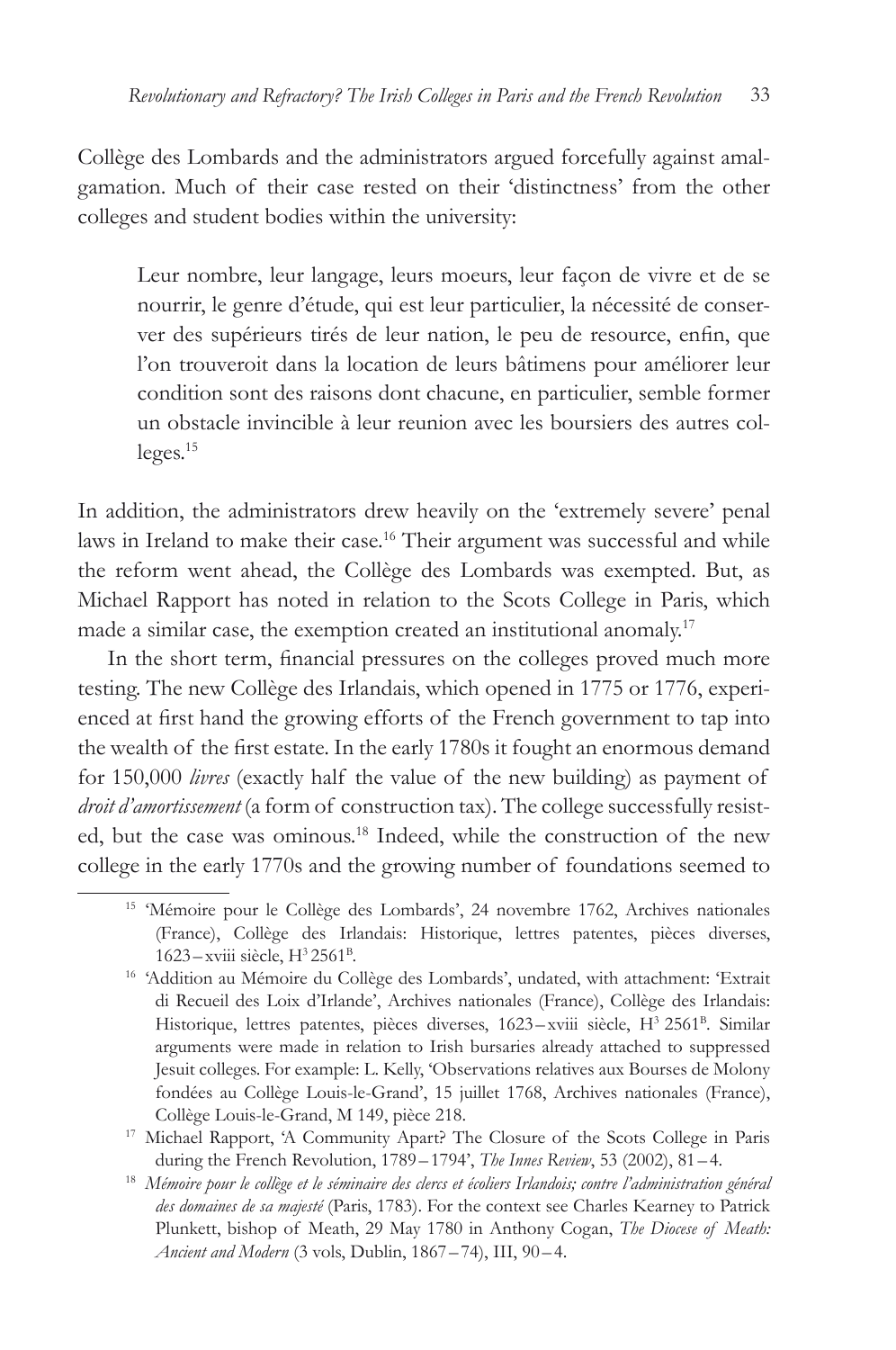herald a new era of financial security, increasing costs and the growing financial crisis of the 1780s created serious difficulties for the colleges.19 While more bursaries were available to students by the 1780s, competition for them was frequently intense, leading to a growing number of disputes.20 Charles Kearney, the administrator of the new college from 1785, later complained that the value of the bursaries was insufficient to cover the costs of the students and that feepaying students frequently failed to pay their fees, forcing him to compensate from the revenue of the house.<sup>21</sup> Meanwhile, the situation at the older Collège des Lombards was even worse. In 1783 Peter Flood, then the Leinster administrator, described the 'wretched and distressed state of our poor Lombardians', occasioned by the effects of inflation and the 'sensible decay of piety and religion, in every order and description of the people', which reduced the priests ability to earn money through mass stipends.<sup>22</sup> In 1787 Antoine-Eléonore-Léon Le Clerc de Juigné, the archbishop of Paris, spearheaded an attempt to alleviate the financial problems by reducing the number of administrators from four to one. The new administrator, John Baptist Walsh, was the former administrator of the Irish College in Nantes, and he had connections to the powerful Franco-Irish Walsh-Serrant family.<sup>23</sup> Walsh quickly convened a meeting in the college of 'plusieurs personnes distinguées de leur nation'. It was revealed that the college was 30,000 *livres* in debt, with an annual income of 3,800 *livres* and an annual outgoing of 9,600 *livres*. As a result of the meeting Walsh penned a *Mémoire* to solicit extra funding for the college. Addressed to a French audience, it reveals the range of rhetorical strategies available to the Irish College authorities during the late *ancien régime*. In this case, Walsh stressed the attachment and value of the Collège des Lombards to France: supplying chaplains to Irish and other regiments in the *French* army, priests to the *French* church, and service to the *French* state.24

<sup>&</sup>lt;sup>19</sup> Charles Kearney to the Bureau d'Administration, 10 Brumaire an 10, Russell Library, National University of Ireland–Maynooth, Irish College Paris Papers, MS. 60.

<sup>20</sup> A number of cases during the 1780s are documented in: 'Pièces relatives à la Commission extraordinaire du Conseil établie en 1736 afin de juger toutes les contestations relative au Collège des Lombards (1736–1790)', Archives nationales (France), Collège des Lombards, V7 331, Dossier 5.

<sup>21</sup> Kearney to Plunkett, 9 June 1788 in Cogan, *Meath*, III, 124–7.

<sup>22</sup> Peter Flood to Patrick Plunkett, 8 June 1783 in Cogan, *Meath*, III, 88– 90. On 'secularisation' in Paris see David Garrioch, *The Making of Revolutionary Paris* (Berkeley, 2002), 184– 202. For an alternative analysis see Nigel Aston on 'enlightened piety' in *Religion and Revolution in France, 1780–1804* (Basingstoke, 2000), 55.

<sup>23</sup> Amadou, 'Saint-Ephrem des Syriens du Collège des Lombards à nos jours', 39, 54.

<sup>24</sup> *Mémoire* ([Paris], 1787), Archives nationales (France), Papiers séquestrés, Collège des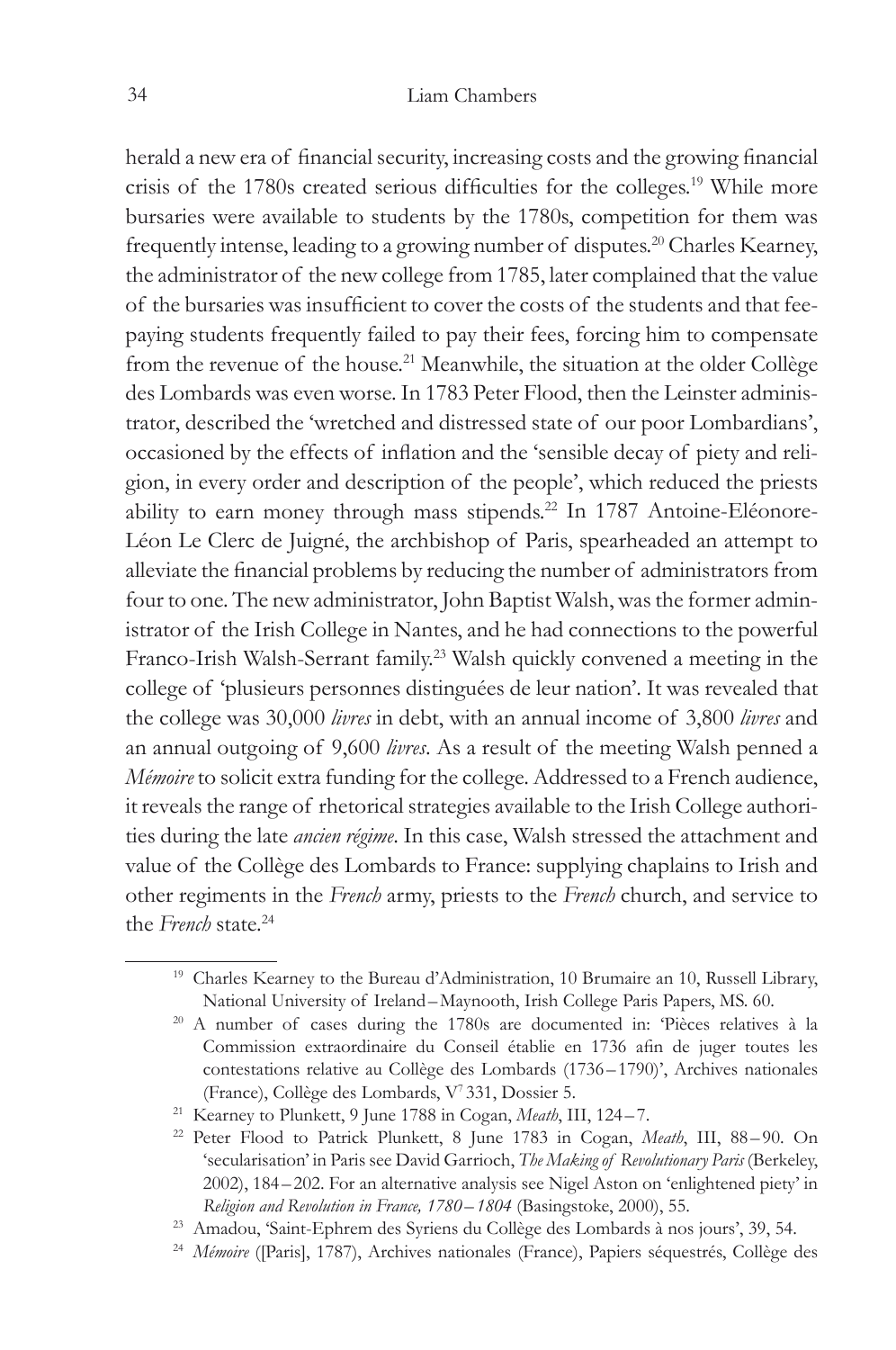Service to the French army, church and state provided a pretext to seek financial assistance, but what about the relationship between the Irish Colleges and the Irish church, particularly as the Irish population rose in the second half of the eighteenth century? The financial difficulties faced by both Parisian colleges helps to explain why they failed to respond sufficiently to the need for an increased number of priests for the Irish mission. Despite the dramatic increase in the provision of bursaries in the eighteenth century and the construction of a brand new college, the administrators could only manage a modest increase in the number of students, from 165 in the early 1760s to 180 in the 1780s.25 As the Irish population increased and the priest to people ratio steadily worsened, it must have become clear to the Irish bishops that the system of foreign education was not coping and that domestic clerical formation was an obvious alternative.<sup>26</sup> Indeed, some bursary foundations for Irish students created in the 1780s made specific provision for the possibility of domestic education.27

Meanwhile, the Irish Colleges were developing much closer associations with Ireland than had previously existed. In 1772, Laurence Kelly, the main mover behind the construction of the new college, penned a revealing 'Appeal … to the Catholics of Ireland', the first such document of its kind, in which he noted that 'Nothing can be obtained from strangers already tired of repeated importunities.'28 The connections reached beyond the Irish Catholic community. When the Dublin Society established a Committee of Antiquarians in the same year, they contacted Kelly to seek the assistance of the Irish Colleges on the continent in the acquisition of Irish manuscripts. This resulted in 'a General Assembly of all the Irish Gentlemen in Paris' at the Collège des Lombards in February 1773 and the appointment of a Select Committee, chaired by Richard

Lombards et Collège des Irlandais, T 1636. In reality, this was an underestimate as Walsh also had access to other funds. See his statement of finances dated 20 February 1790 in Swords, 'Calendar', 179–80.

<sup>&</sup>lt;sup>25</sup> 'Mémoire pour le Collège des Lombards', 24 novembre 1762, Archives nationales (France), Collège des Irlandais: Historique, lettres patentes, pièces diverses, 1623–xviii siècle, H3 2561B; Healy, *Maynooth College,* 696–7.

<sup>26</sup> For recent discussion of this issue see Emmet Larkin, *The Pastoral Role of the Roman Catholic Church in Pre-Famine Ireland, 1750 –1850* (Dublin, 2006), 9 –60. It is possible that the decline in ordinations in France encouraged greater leakage of Irish priests. See Aston, *Religion and Revolution*, 25.

<sup>27</sup> Swords, 'Calendar', 165, 167.

<sup>&</sup>lt;sup>28</sup> 'Appeal from the Irish Community of the Irish College to the Catholics of Ireland', 1772, Dublin Diocesan Archives, Papers of Archbishop Daniel Murray: Irish College Paris, Part 1 (1718– 1812), DDA/AB3/34/16/37.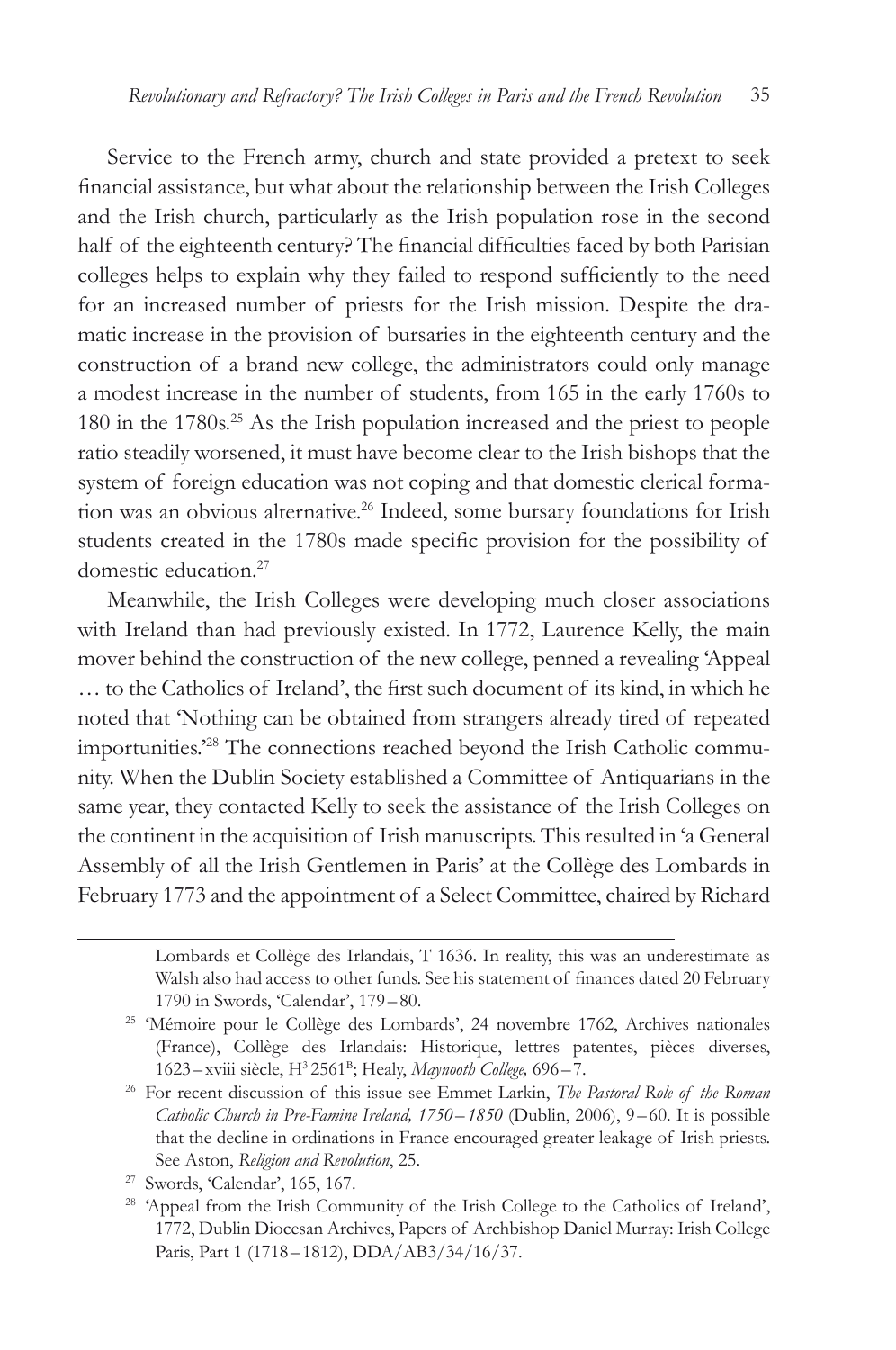Arthur Dillon, archbishop of Narbonne, which in turn contacted other Irish institutions in Europe.29 Nothing substantial came of these contacts, but they suggest that the Parisian colleges were becoming more integrated into élite Irish society. It seems that they became stop-off points for Irish Protestant visitors to Paris, including Edmund Burke in 1773 and James St John in 1787.30 John Baptist Walsh had an eye on the employment opportunities occasioned by grand tourists when he commented in 1773 that 'The Young Noblemen & Gentlemen of England and Ireland flock here [Paris] for education, and if properly directed cannot fail of acquiring not only the language but the other accomplishments that constitute the real Gent. and sweeten the remainder of his days.'31 The point is that the closer associations with Ireland developed during the later eighteenth century prefigured the shift from foreign to domestic third-level Catholic education; the French Revolution was the catalyst not the cause.

## **II.**

Michael Rapport has argued that the difficulties experienced by the Scots College in Paris in the later eighteenth century prepared it for the more serious challenges of the French Revolution. In particular, he has shown how the Scots re-cycled arguments first used when they were faced, like the Irish, with amalgamation and effective closure in the early 1760s.<sup>32</sup> The Irish Colleges also drew on decades of experience and while they relied on similar rhetorical strategies to the Scots, they were uniquely positioned to develop other survival tactics. This was evident from an early date. When the Collège des Irlandais presented plate and silver vessels from their chapel to the revolutionary authorities in 1789, Tromphime Gérard Lally, marquis de Lally-Tollendal, marked the donation with a patriotic speech before the National

<sup>&</sup>lt;sup>29</sup> Minute Book of the Select Committee of Antiquarians, Royal Irish Academy, MS. 24/E/7, ff. 4-6v, 12v-13; Laurence Kelly, Paris, to the Prior of the Irish Dominicans, Rome, 5 April 1773, Archives of San Clemente (Rome), Codex II, Volume 2, ff. 335–336v.

<sup>30</sup> For Burke's visit see Paul Langford (ed.), *The Writings and Speeches of Edmund Burke* (9 vols, Oxford, 1991), IX, 571–2.

<sup>&</sup>lt;sup>31</sup> John [Baptist] Walsh to Vere Hunt [jun.], 30 August 1773, Limerick City and County Archive, De Vere Papers, P22/1/8. My thanks to Ursula Callaghan for bringing this letter to my attention.

<sup>32</sup> Rapport, 'A Community Apart', 81.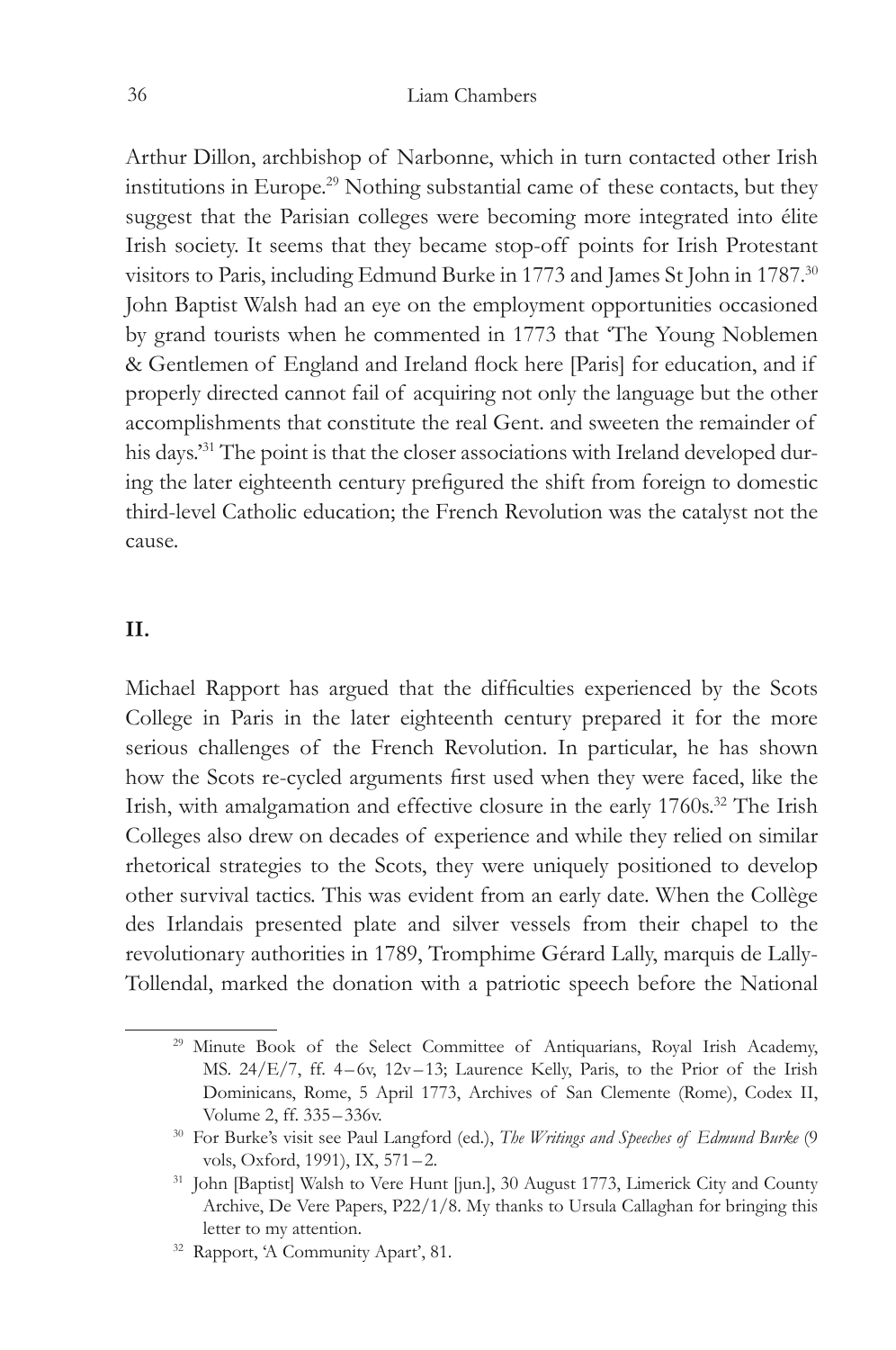Assembly in which he drew on the history of Irish migration to France and pledged the loyalty of the Irish in France to the new régime.<sup>33</sup> This approach was more clearly articulated during the first important revolutionary test for the colleges: the nationalisation of ecclesiastical property. John Baptist Walsh appealed to the Ecclesiastical Committee of the National Assembly to exempt the Irish Colleges, on the basis of Irish 'distinctness', consciously echoing the case made by his predecessors in the 1760s.<sup>34</sup> But Walsh went further. He amalgamated this 'distinctness' argument with that contained in his recent *Mémoire* (1787) highlighting the service and attachment of the Irish Colleges to France. Putting the two together he appealed to a shared pro-revolutionary Franco-Irish anti-Britishness. Walsh argued that the Irish population could be divided into the two-thirds majority who were excluded from military and civil offices and the one third who were composed of 'étrangers usurpateurs'.35 A clear comparison could be made between the revolutionary French and the Irish Catholics: 'Ces deux tiers sentiront les droits et la dignité de l'homme et ils secouront le joug d'un pareil esclavage.'36 Ireland therefore presented an opportunity to weaken Britain: 'N'en doutons pas, si cette isle devenoit indépendante de l'Angleterre, la France n'auroit plus rien a redoubter de sa rivalle qui sera humiliée sans coup férir.'37 This provided the basis for conserving the colleges which suggests that Walsh had been paying close attention to the language and concerns of the early revolution:

Le gouvernement anglois déteste la Révolution que régénère la France et il fera tous ses efforts pour empêcher les étudians irlandois et venire puiser dans nos écoles les principes qui feront tôt ou tard éclore le germe de la liberté si naturelle aux hommes.

La France est donc intéressée par humanité et par une saine politique à conserver les maisons étrangères, sans parler du lustre et de la gloire de devenir le centre et l'Athènes des sciences.<sup>38</sup>

<sup>33</sup> M.J. Mavidal et E. Laurent (eds), *Archives Parlementaires de 1787 à 1860*, première série (1787–1799), vol. 9 (Paris, 1877), 385– 6. 34 His first two *mémoires* are reprinted in Daumet, 'Notices' (1912), 201 – 4. The original

documents are in: Archives nationales (France), Comité ecclésiastique, D XIX 30, liasse 472.

<sup>35</sup> Daumet, 'Notices' (1912), 201.

<sup>36</sup> Ibid., 202.

<sup>37</sup> Ibid.

<sup>38</sup> Ibid.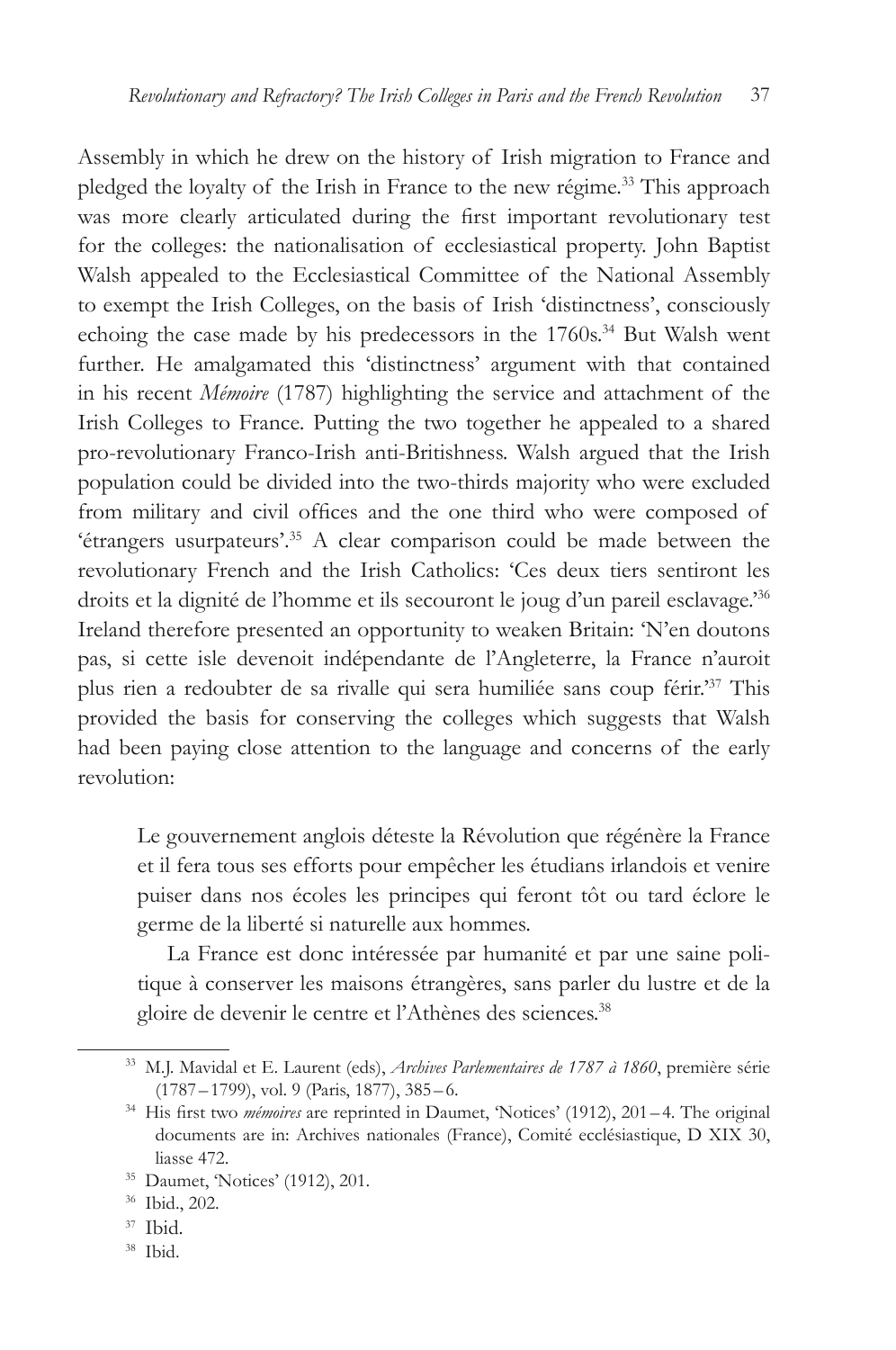In his second petition, Walsh emphasised the service of the Irish Colleges to France and stressed that, unlike the Scots College in Paris, the Irish Colleges had no need of the intervention of the British ambassador.<sup>39</sup> On 14 September 1790 the Ecclesiastical Committee exempted the Irish Colleges, which encouraged Walsh to pen a third petition requesting confirmation in a decree of the National Assembly. Here he distanced the Irish Colleges even further from the Scots and English Colleges, underlined their military value and re-emphasised their revolutionary credentials:

Le supérieur a l'honneur d'observer que cette maison n'a rien de commun soit avec les religieux étrangers quelconques, soit avec MM. les Ecossois ou Anglois de Paris. Ceux-ci sollicitent la permission de vendre pour quitter la France. Au contraire, les Irlandois demandent à s'y attacher de plus en plus.

Le Comité est donc supplié de prendre en considération *le nombre, l'utilité et le civisme des prêtres irlandois étudians en France* et de poser la base de leur tranquilité en faisant décréter promptement la conservation de leur maison principale dans le Collège des Lombards.<sup>40</sup>

In October the National Assembly confirmed the decision of the Ecclesiastical Committee and exempted foreign institutions from nationalisation.<sup>41</sup> It is significant that while the Scots College looked to Britain for support and even protection, the Irish Colleges chose a different, consciously anti-British, strategy. Walsh's arguments are a reminder that pro-revolutionary and anti-British arguments by Irish figures were circulating in Paris long before the arrival in the city of much better known United Irish ambassadors. This does not mean that Walsh was a convinced revolutionary, rather it suggests that he viewed the events of 1789 and 1790 in a pragmatic fashion and realised that they offered plenty of room for manoeuvre.

Despite the exemption from the Ecclesiastical Committee the precarious position of an educational institution which was at once foreign and religious was thrown into sharp relief by an event which occurred on the Champ de Mars in 1790. On 6 December, the feast of St Nicolas – a patron saint of

<sup>&</sup>lt;sup>39</sup> Ibid., 204–5; Rapport, 'A Community Apart?', 85–8. Rapport notes that the British ambassador did in fact attempt to assist the Irish Colleges.

<sup>40</sup> Daumet, 'Notices' (1912), 205. My italics.

<sup>41</sup> *Loi relative aux établissemens d'études, d'enseignemens, ou simplement religieux, faits en France par des étrangers, & pour eux mêmes. Donné à Paris, le 7 november 1790* (Paris, 1790). The king sanctioned the law on 7 November 1790.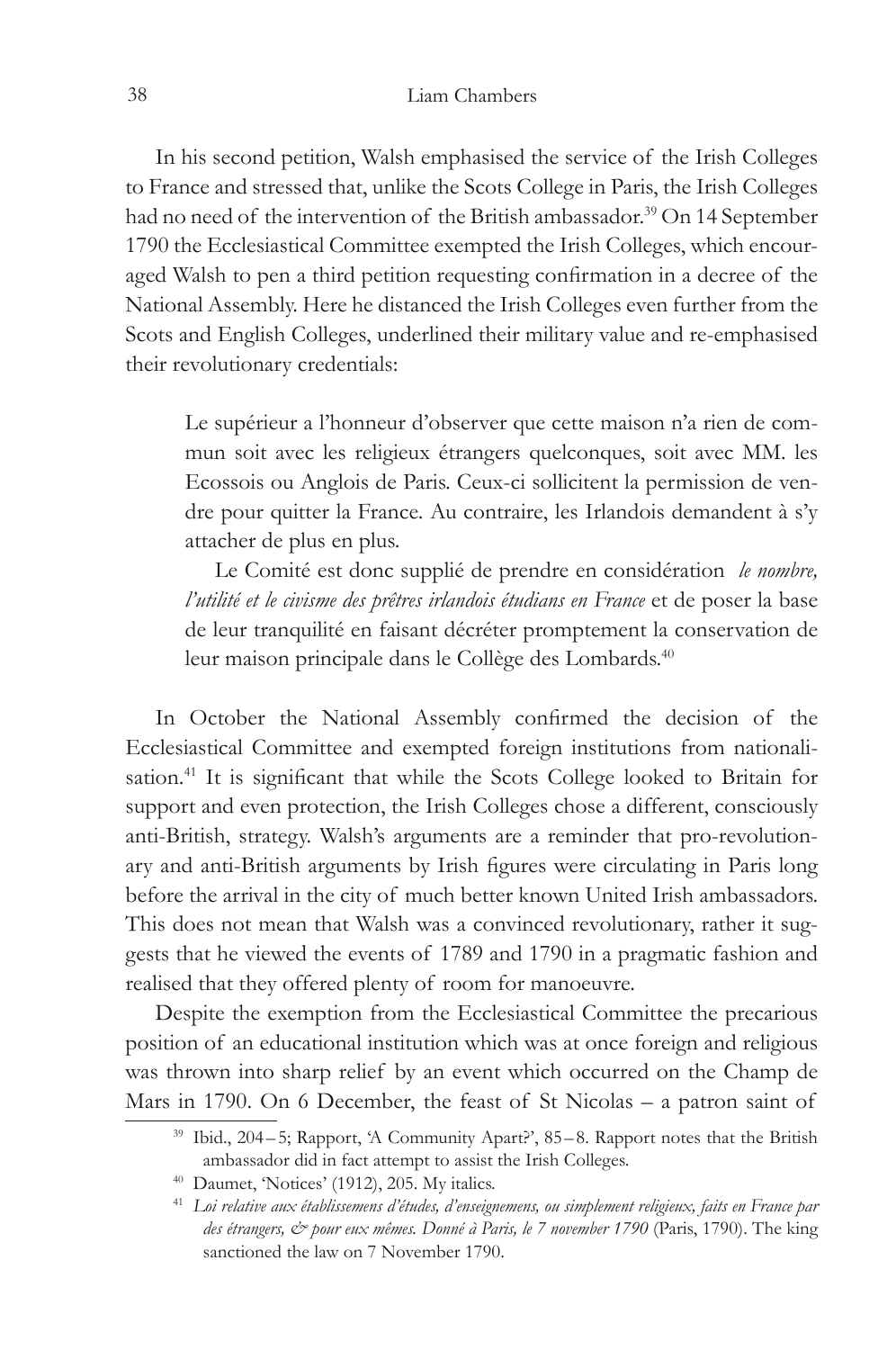students and therefore a holiday – a group of Irish students left the Collège des Irlandais at two o'clock and walked to the Champ de Mars. This had been the site for the great *Fête de la Fédération* on 14 July 1790 and the Altar of the Fatherland, erected for the occasion, was still in place. Some of the Irish students climbed onto the altar to have a closer look during which escapade part of the altar paraphernalia was damaged, possibly the support for an urn. As a result, the sentinel on duty demanded that the Irish students descend. One of them, not understanding French, refused and when he was physically threatened by the soldier he defended himself. As some of the other students tried to intervene to explain the situation, it only became more serious and the Irish students suddenly found themselves confronted by an angry mob. Most of them fled, but six were cornered and later imprisoned.<sup>42</sup>

During the evening and into the following day the incident grew out of all proportion as wild rumours circulated in parts of Paris. According to one pamphlet sixty 'calotins' had assassinated the sentinel.<sup>43</sup> Another explained how the forty brigands, mainly dressed as *abbés*, had disarmed and attacked the sentinel and defaced the altar. Both pamphleteers blamed the attack on counter-revolutionary aristocrats and clergy. The second underlined the fact that the attackers were foreigners – noting that of the seven arrested (in fact, only six had been arrested) one spoke English, a second German and a third Italian. Neither pamphleteer realised that the 'brigands' were Irish.<sup>44</sup> If the incident itself suggests the susceptibility of Irish students in Paris to attack, then the defence of the Irish students against the exaggerations circulating about them underlines the essential moderation of the revolution at this point and the means of defence throws up important issues. One pamphlet, signed by a member of the 'Club de Cordeliers' is particularly revealing. It argued that

<sup>42</sup> This account draws on pro-Irish pamphlets published after the incident. See *Adresse au peuple de la capital, sur l'événement du Champ de Mars, le lundi 6 décembre 1790* (Paris, 1790); *Justification des écoliers irlandais, sur l'événement qui s'est passé au Champ de Mars, le lundi six du mois* ([Paris], [1790]); *Récit veritable de ce qui s'est passé au Champ de Mars* ([Paris], [1790]). For anti-Irish accounts see *Grand poeme épi-civique* ([Paris], [1790]); *Détail de l'horrible assassinat commis hier au soir au Champ de la Fédération, sur la personne d'une sentinelle, Et insulte faite a l'Autel de la Patrie, par une troupe d'Aristocrates et d'Abbés* ([Paris], [1790]); *Fureur du Père Duchêne contre les soixante calotins qui ont saccagé et profané l'autel de la patrie, et assassiné la sentinelle du Champ-de-Mars, et désarmé le corps de garde* ([Paris], [1790]). It also draws on papers relating to interrogations, witness statements and the trial: Archives nationales (France), Police générale, Comité de sûreté générale (1746–1820), F7 4624 (plaq. 4), ff. 182 –212. See also Swords, *The Green Cockade*, 31–6, which draws on the same source material.

<sup>43</sup> *Fureur du Père Duchêne*, 1–2.

<sup>44</sup> *Détail de l'horrible assassinat*, 3–8.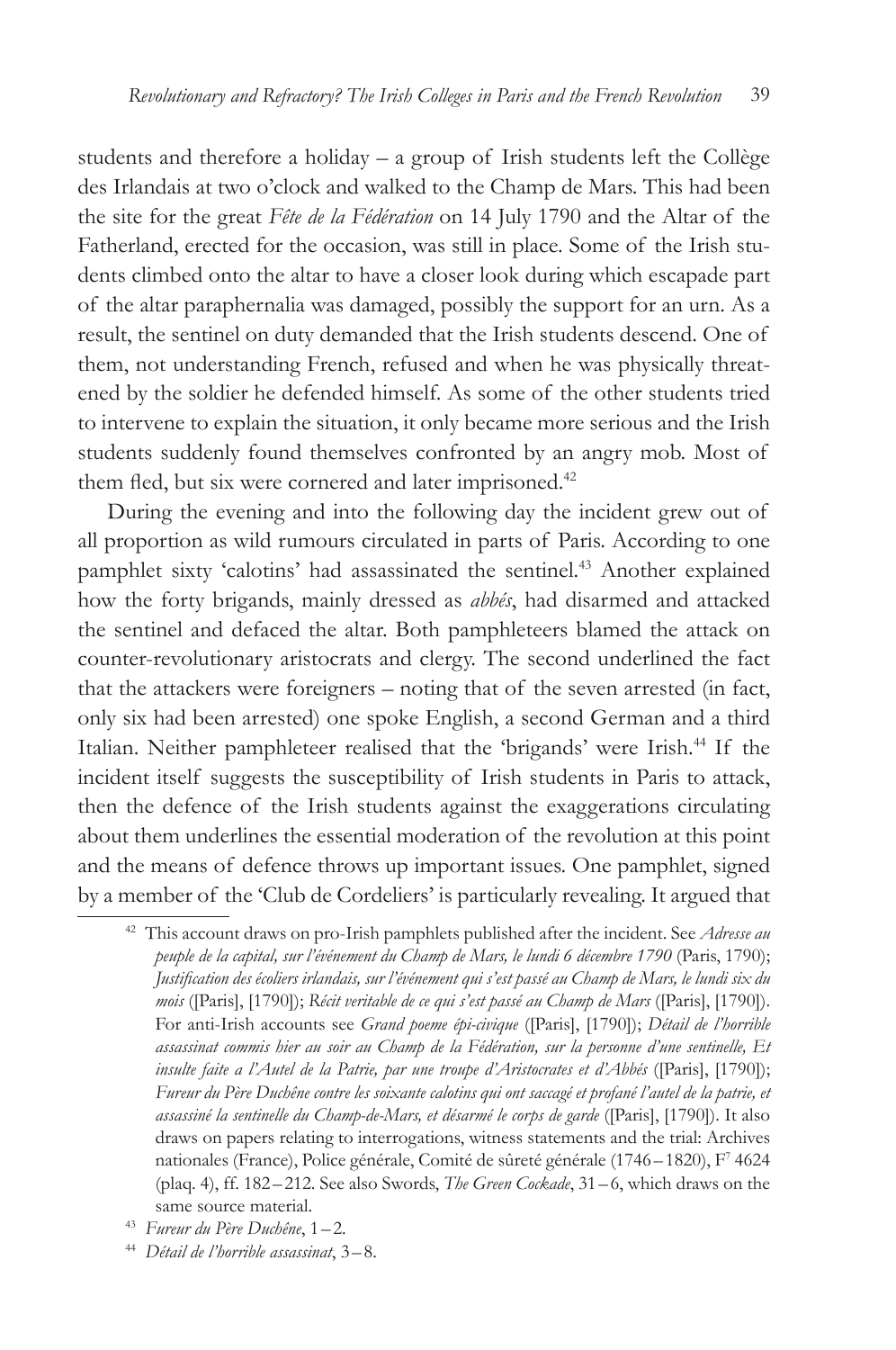the Irish were, in fact, good patriots: 'Français par reconnaissance, Français par attachement, Français par intérêt, comme propriétaires, comment pourroient-ils, ces Irlandois, chercher à être odieux à la nation Françoise.'45 This was despite the fact that some of the students were unable to speak French, the root cause of the scuffle at the altar. A similar pamphlet drew on the heritage of Franco-Irish connections: 'Ce sont des Irlandois qui se sont remarquer dans tous le pays par leur attachement pour la France; *qui, de tout temps, ont chéri la France comme une seconde patrie*'.46 After two weeks in prison, the students were tried for disfiguring the altar of the fatherland and attacking the sentinel and were acquitted. The judgement was applauded by those present and an order was made that the evidence in favour of the Irish should be printed. (It is notable that the students were referred to as 'English' not Irish in the judgement.)<sup>47</sup>

One could read the Champ de Mars incident in different ways. It can be taken as indicative of increasing xenophobia or anticlericalism (the more lurid pamphlets deliberately conflated the students with ordained priests). It also suggests that the Irish Colleges would be singled out sooner or later as bastions of counter-revolution. But perhaps the most significant point about the incident is the means of defence available to the Irish; their defence cast them as good French patriots and saw no contradiction in highlighting simultaneously their Irish and French identities. In this the rhetoric they used reflected the arguments developed by college administrators in 1789–90.

By December 1790 the impact of the most important religious reform of the revolution, the Civil Constitution of the Clergy, was becoming clearer. The king reluctantly sanctioned a compulsory oath to the constitution on 26 December 1790. During 1791 the constitution and the oath divided French Catholicism into a state-sponsored constitutional church and an increasingly underground refractory church.<sup>48</sup> As Nigel Aston puts it: 'oath-taking became, in effect, a referendum on whether one's loyalties were to Catholicism or to the Revolution.'49 As a result the refractory clergy were increasing likely to be considered seditious as 1791 progressed and the hard-line opposition of Pius VI to the Civil Constitution and the revolution further ruptured French Catholicism.<sup>50</sup>

<sup>45</sup> *Adresse au peuple de la capital*, 3.

<sup>46</sup> *Justification des écoliers irlandais,* 4. My italics.

<sup>47</sup> Judgement, 20 December 1790, Archives nationales (France), Police générale, Comité de sûreté générale (1746–1820), F7 4624 (plaq. 4), f. 206.

<sup>48</sup> See Aston, *Religion and Revolution*, 140–243.

<sup>49</sup> Ibid., 167.

<sup>50</sup> See, for example, Burstin, *Une révolution à l'oeuvre,* 211– 45.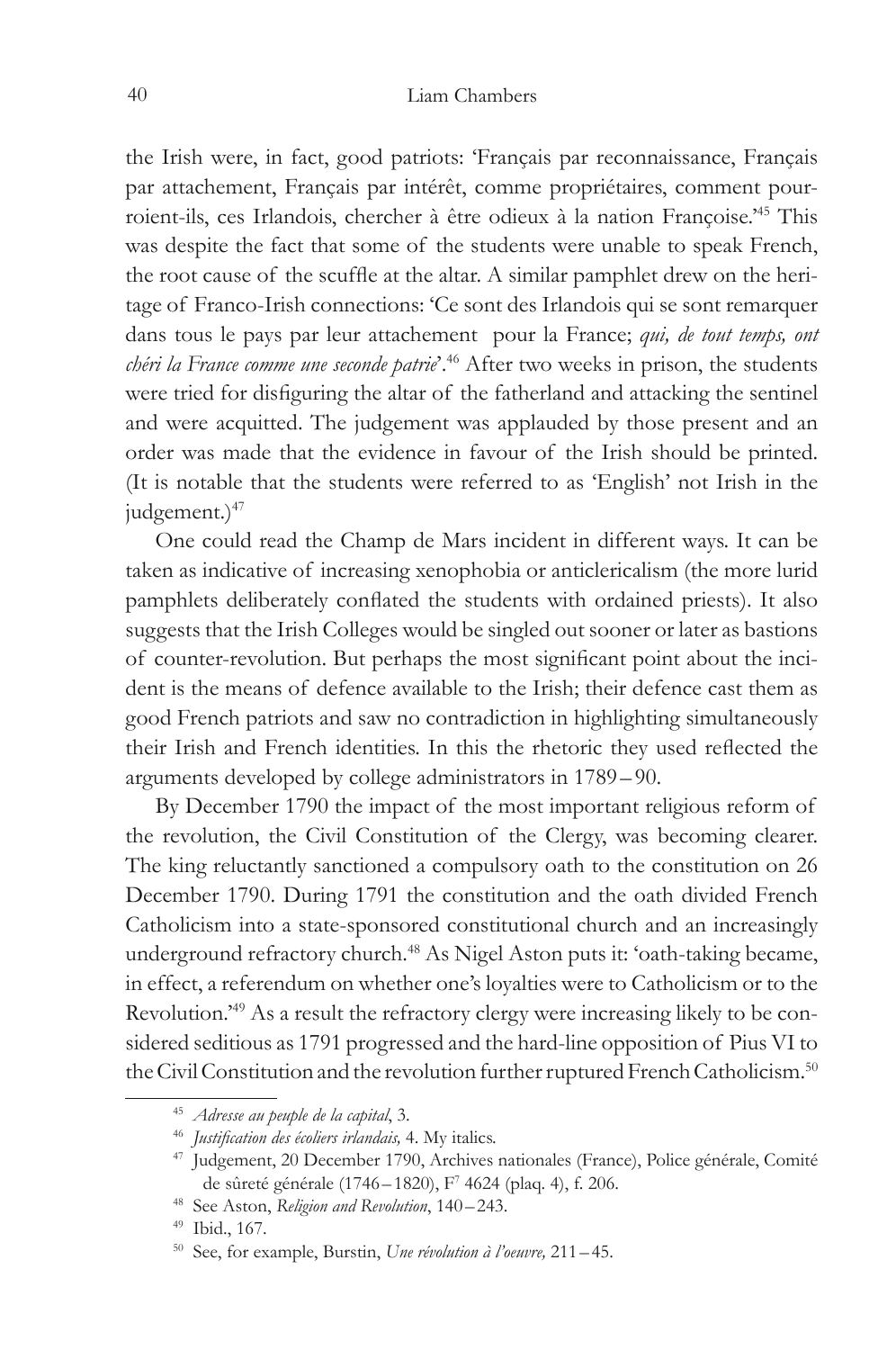The administrators and students of the Irish Colleges were affected by the oath. Irish priests at the Collège des Lombards had traditionally earned small amounts of financial support by saying masses at the parishes around the college, which was made increasing difficult and eventually impossible.<sup>51</sup> For Irish clergy embedded in French ecclesiastical and academic structures the situation was even more difficult, because they were forced to take a position on the oath.52 However, the Irish College administrators and students were not obliged to take a position on the constitution and could reasonably claim immunity from the sanctions levied on the nascent refractory church.

In Paris, a clandestine refractory church evolved slowly during 1791. The Irish Colleges were situated in the Faubourg Saint Marcel, one of the more violently pro-revolutionary Parisian regions. In the ten parish churches of the *faubourg*, six *curés* took the oath, often at well-attended ceremonies. At the same time a major reorganisation of parish structures was undertaken, which saw the old ten parishes reduced to just four, entailing the closure of churches from April 1791. Haim Burstin has argued that one of the consequences was that some of the faithful sought out alternatives to the four constitutional parish churches. The Faubourg Saint Marcel was packed with alternative locations for worship, chapels generally associated with educational institutions, which were still unaffected by religious reforms, including the Irish, English and Scots Colleges, as well as the houses of English male and female religious orders.<sup>53</sup> On 19 March 1791 communal authorities surprised a refractory ordination ceremony in progress at the Collège des Anglais, on rue des Postes, just around the corner from the Irish College on rue du Cheval Vert.<sup>54</sup> The Eudistes, on the same street, developed an important refractory network and priests from the house preached at the Collège des Irlandais.<sup>55</sup>

While Walsh and others employed a pro-revolutionary rhetoric after 1789, the Irish Colleges also emerged during 1791 as important centres for

<sup>51</sup> John Reilly, C. Reilly and P. McMahon (Meath students, Collège des Lombards) to Patrick Plunkett, 18 April 1791 in Cogan, *Meath*, III, 191.

<sup>52</sup> Thomas O'Connor, 'Surviving the Civil Constitution of the Clergy: Luke Joseph Hooke's Revolutionary Experiences', *Eighteenth-Century Ireland*, 11 (1996), 129–45; Philippe Loupès, 'The Irish Clergy of the Diocese of Bordeaux during the Revolution' in Hugh Gough and David Dickson (eds), *Ireland and the French Revolution* (Dublin, 1990), 28–39.

<sup>53</sup> Burstin, *Une révolution à l'oeuvre*, 211–23.

<sup>54</sup> Ibid., 223.

<sup>55</sup> Ibid., 229.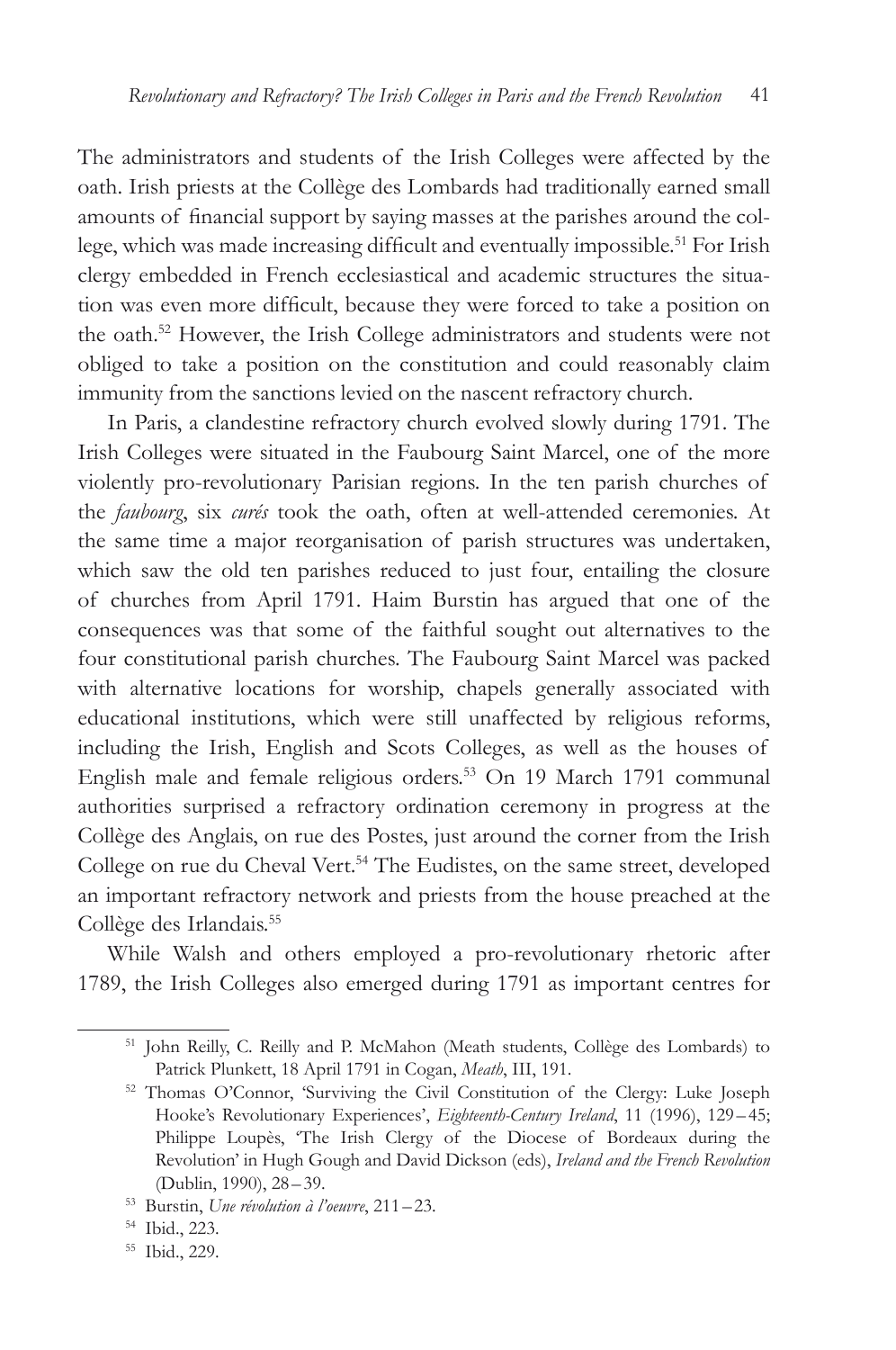the refractory clergy. Maintaining a good working relationship with the revolutionary authorities was important, but for Walsh and Kearney there were other audiences to think about: French Catholics opposed to the constitution, Catholic authorities in Rome, Irish and British officials, and, above all, the Irish bishops.56 Under Walsh's leadership both Irish Colleges opened their doors to refractory clergy and to their congregations. Between October 1791 and March 1792 at least six secret retreats took place at the Collège des Lombards. They appear to have been organised by an élite and rather mysterious clerical organisation called the *Aa*, founded 'to deepen commitment and religious devotion among the clergy'.<sup>57</sup> Established in the early seventeenth century, though never on a proper 'legal' basis, Nigel Aston has argued that the Association 'came into its own in the 1790s by helping to facilitate a clandestine priestly ministry'.58 This is important because it closely links Walsh, Kearney and the Irish Colleges with the networks of refractory clergy in Paris and beyond. The retreats were very serious affairs. At the fourth secret retreat, held at the end of January 1792, the participants drew up an address to Pius VI and held an elaborate ceremony, during which they promised conformity to his papal briefs, which had rejected the Civil Constitution. In addition to the retreats, up to seven secret ordination ceremonies took place during this period (including the ordination of Irish candidates). Moreover, the college was reportedly overflowing with anti-constitutional worshipers, with reports of masses said all morning in the chapel and at makeshift altars in the library and the refectory.59 The Irish College connection was well known to the Abbé de Salamon, the papal representative in Paris, who forwarded glowing reports on the situation to Rome.<sup>60</sup> This level of activity could not have gone unnoticed and it is no accident that the retreats coincided with the eruption of serious violence outside the college. In other words, the colleges were targeted not

<sup>&</sup>lt;sup>56</sup> Walsh protested strongly in a letter to John Thomas Troy, the archbishop of Dublin, on 14 July 1791 about reports circulating in Ireland that he had taken the oath to the Civil Constitution. See Cogan, *Meath*, III, 194– 5. 57 John McManners, *Church and Society in Eighteenth Century France, Volume 2, The Religion of* 

*the People and the Politics of Religion* (Oxford, 1998), 182. The significance of the name is unclear, although it may have been an abbreviation of Associatio Amicorum. On the connection with the Irish College, though it should be noted that the author is overtly partisan, see Antoine Lesta, *Le Père Coudrin: fondateur de Picpus* (Paris, 1952), 70–97. My thanks to Fr Declan Hurley for bringing the latter to my attention.

<sup>58</sup> Aston, *Religion and Revolution*, 234.

<sup>59</sup> Lestra, *Le Père Coudrin*, 70–97; Swords, *The Green Cockade*, 48–50.

<sup>60</sup> *Correspondance secrète de L'abbé de Salamon, chargi des affaires du Saint-Siège pendant la Révolution avec le Cardinal de Zelada (1791–1792)* (Paris, 1898), 319.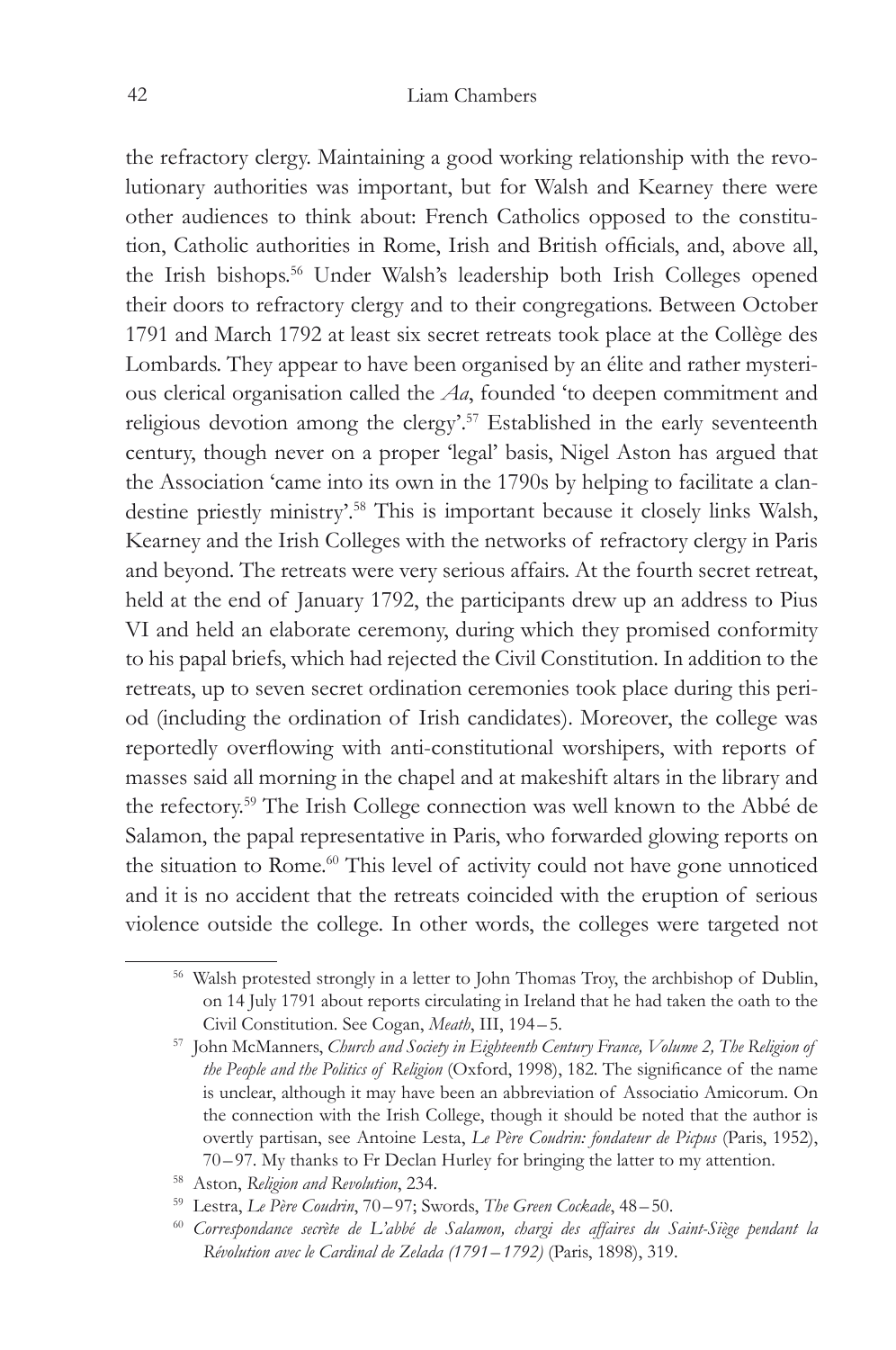primarily because of xenophobia or simple anticlericalism, but because they had clearly identified themselves with the refractory clergy and, in the eyes of the attackers, with the forces of counter-revolution.

Engagement with the refractory network in the Faubourg Saint Marcel was particularly problematic. There was strong local support for the constitutional church, which David Garrioch has suggested was linked to the Jansenist tradition in parishes like St Medard.61 During 1791 the Irish Colleges slowly came under pressure from groups within the local population. In April the college chapels were, largely as a result of confusion about their status, sealed briefly by the Parisian authorities.<sup>62</sup> Much more seriously, on 25 September a group of women attending mass at the Collège des Lombards was attacked. Further attacks followed, outside the Collège des Irlandais, on 9-11 October and again on 16 October. An account of the attacks on 9 October, the feast of Saint Denis, identified the college as a centre for refractory clergy from the rest of Paris. The same pamphlet described how a group of women attending mass at the college, 'presque toutes gouvernantes des anciens curés refractaires', were beaten in the middle of the street in a scene beginning at two o'clock and lasting four hours.<sup>63</sup> The attacks of September and October posed a major threat to the colleges and mirrored other, clearly co-ordinated, attacks which occurred elsewhere in the neighbourhood.<sup>64</sup> Walsh, however, was confident in his position and he responded forcefully in public to the events. In a letter to the Parisian municipal authorities, published in the *Mercure de France,* he rejected claims that the colleges were refractory and counterrevolutionary centres and argued that they should be afforded protection, citing the freedom of worship enshrined in the Declaration of the Rights of Man and the Citizen. In this case, Walsh also invoked the status of staff and students as British subjects.<sup>65</sup> The strength of Walsh's argument is illustrated

<sup>62</sup> Swords, *The Green Cockade*, 37–8.

<sup>61</sup> Garrioch, *The Making of Revolutionary Paris*, 195–6. The Collège des Lombards had distanced itself from local popular Jansenism in the 1730s. See John Bourk to Cardinal Imperiali, 5 October 1733, Archives of San Clemente (Rome), Codex II, Volume 2, ff. 418 – 419v.

<sup>63</sup> *Détail exact de la grande Révolution arrivée au séminaire irlandais rue du Cheval vert, à l'Estrapade, fauxbourg S. Marceau, où 27 bigotes contre-révolutionnaires ont été fouettées, par la sainte colère du peuple, ainsi, que le supérieur du séminaire avec la liste des noms et qualités de tous les culs fouettés* ([Paris], [1791]). On the disturbances see also Swords, *The Green Cockade*, 40– 8; Burstin, *Une révolution à l'oeuvre*, 232–8.

<sup>64</sup> Burstin, *Une révolution à l'oeuvre*, 225–6, 231.

<sup>65</sup> *Mercure de France*, 15 octobre 1791. The full text is printed in Amadou, 'Saint-Ephrem des Syriens du Collège des Lombards à nos jours', 48 –9.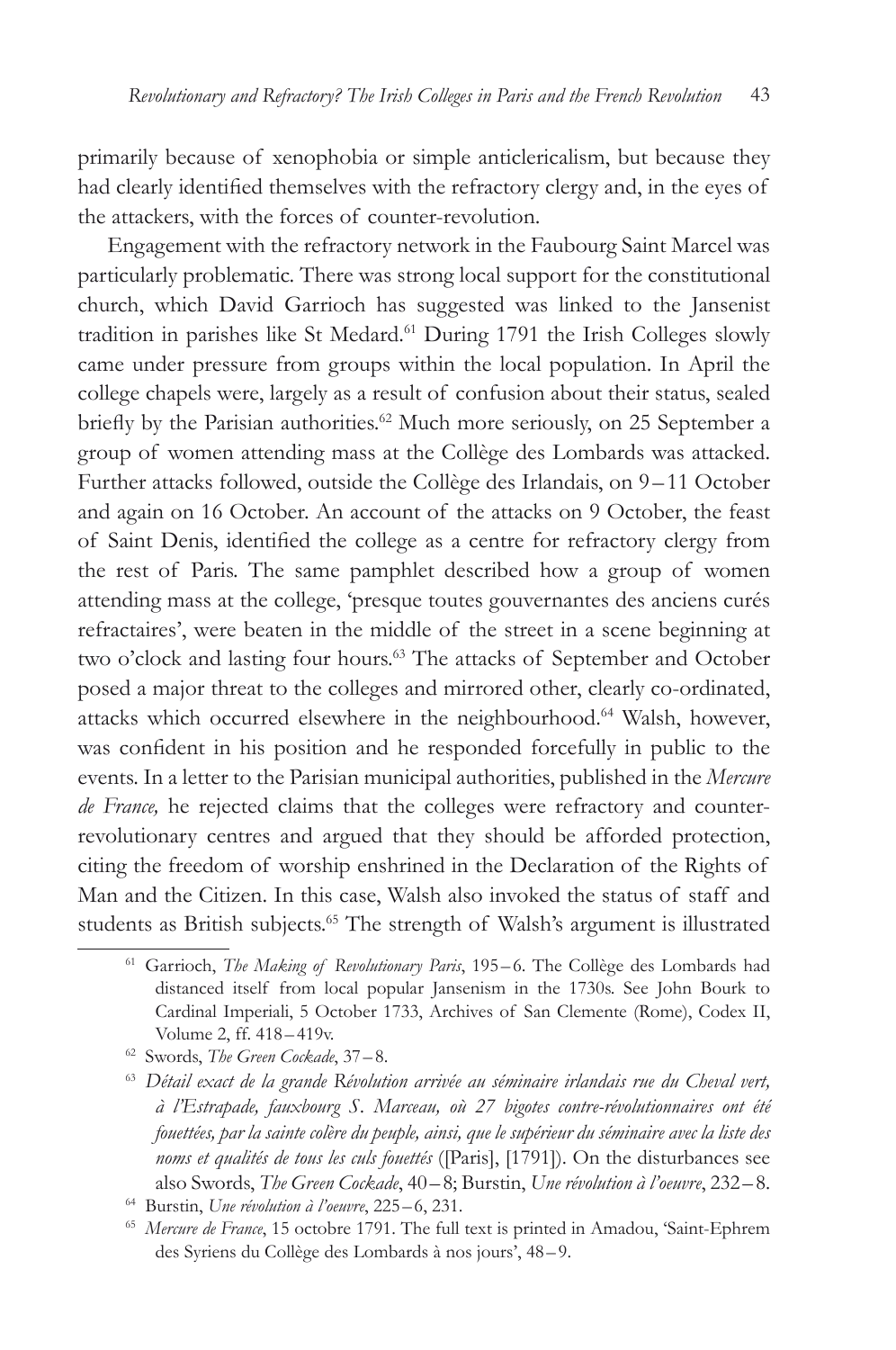by the reaction of the departmental and municipal authorities, who acted to protect the Irish Colleges by confirming their right to freedom of worship in decrees dated 12, 14 and 19 October, in the process extending the possibility of toleration to other churches and groups.<sup>66</sup> While further sporadic attacks occurred in December 1791 and February 1792, the incidents did not threaten to escalate into full-scale public disturbances.<sup>67</sup>

Meanwhile, Walsh and Kearney had already signalled their growing concerns about the viability of Irish clerical formation in Paris to the Irish bishops.<sup>68</sup> Yet it is important to note that it was only towards the end of the academic year in May 1791 that the leading Irish archbishop, John Thomas Troy of Dublin, considered calling home sixth-year students at the Collège des Lombards.<sup>69</sup> Some students had already left, for there were only sixty-two students and staff there in April, and the numbers continued to decrease during the academic year 1791– 2.70 Students were also leaving the Collège des Irlandais, though *boursiers* who continued to receive payments seem to have been reluctant to abandon their *bourses* and students continued to arrive in 1792–3.<sup>71</sup> As the revolution radicalised in the late summer and early autumn of 1792, so the position of the Irish Colleges became increasingly difficult. The collapse of the monarchy in August and the creation of a republic coincided with a crackdown on refractory clergy, further legislation against religious practice and, most starkly of all, the September massacres, which resulted in the murder of around 230 priests out of a total of 1,300 victims killed in just three days.72 Massacres occurred close to the two Irish Colleges and included victims from university colleges, seminaries, religious communities and parishes with strong connections to them.73 While the colleges were untouched, the revolutionary shift of August and September had a profound impact. On 2 September 1792, the day

<sup>66</sup> Burstin, *Une révolution à l'oeuvre*, 232–38. Amadou, 'Saint-Ephrem des Syriens du Collège des Lombards à nos jours', 48 –9. Walsh and Kearney responded to the decrees with a letter of thanks on 17 October. See Daumet, 'Notices' (1912), 117.

<sup>67</sup> Swords, *The Green Cockade*, 49.

<sup>68</sup> See, for example, John Baptist Walsh to Patrick Plunkett, 18 April 1791 in Cogan, *Meath*, III, 190.

<sup>69</sup> Mark Tierney, 'A Short Title Catalogue of the Papers of Archbishop James Butler II in Archbishop's House, Thurles: part 2, 1787–91', *Collectanea Hibernica*, 20 (1978), 102.

<sup>70</sup> Swords, *The Green Cockade*, 38.

<sup>71</sup> O'Riordan, 'The Irish Colleges in Paris', 166; Swords, *The Green Cockade*, 58, 86; Amadou, 'Saint-Ephrem des Syriens du Collège des Lombards à nos jours', 55; Liam Chambers, 'Irish *fondations* and *boursiers* in Early Modern Paris, 1682–1793', *Irish Economic and Social History*, 35 (2008), 17–19. 72 Aston, *Religion and Revolution*, 183.

<sup>73</sup> Burstin, *Une révolution à l'oeuvre*, 427.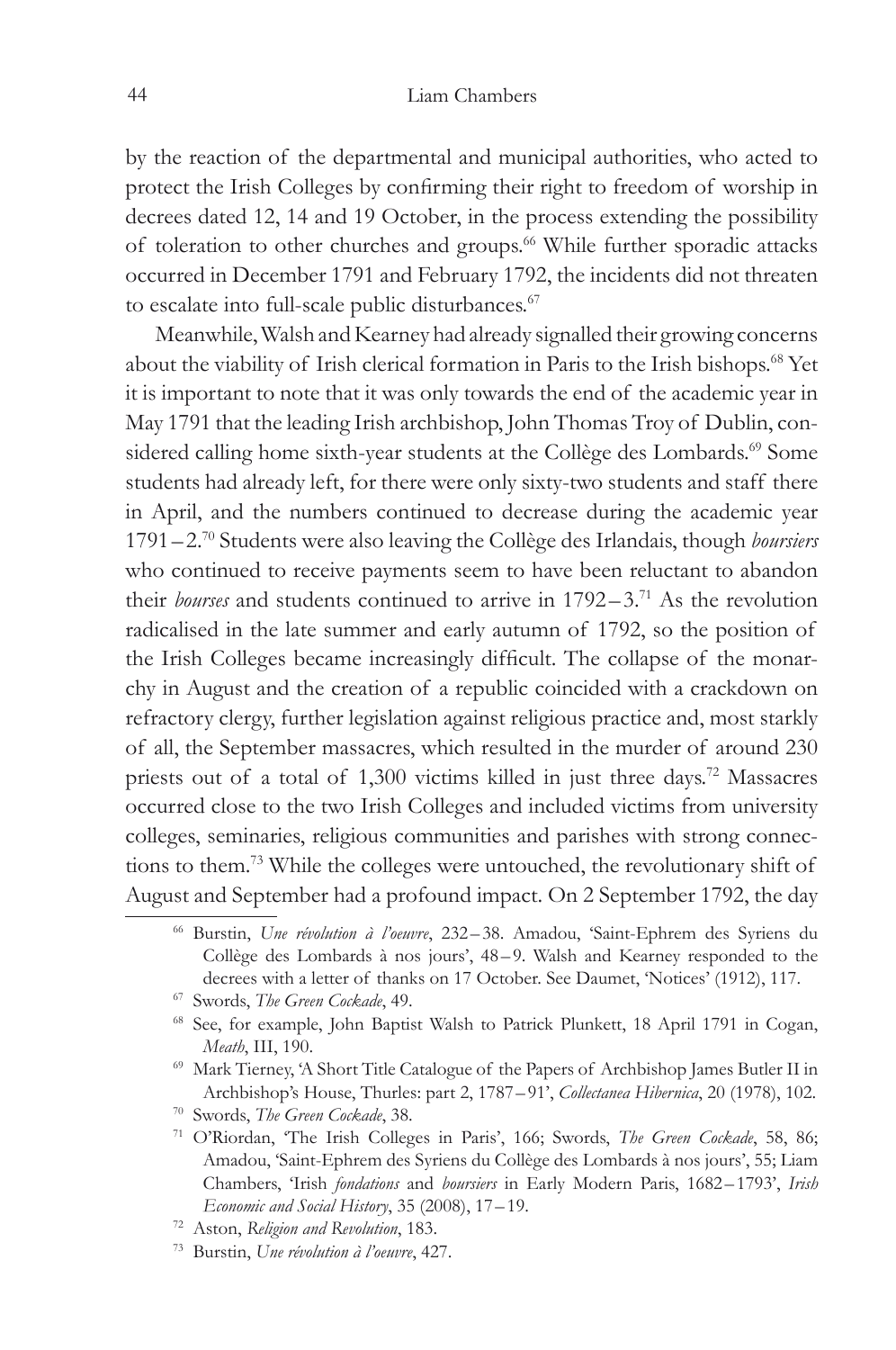on which the September massacres broke out, Charles Kearney, the superior of the Collège des Irlandais, wrote a thoroughly pessimistic letter to Patrick Plunkett, the bishop of Meath, noting in passing a report that 'this day all the prisoners have been murdered.' In the end, he suggested to Plunkett that 'two or three houses might be established in Ireland for such as are intended for the church. Funds could be sent over yearly from France, whither it will be for many years improper to send persons for ecclesiastical education.'74 Kearney's letter highlights the continuing importance to the Irish church of more than a century of investment in French education for Irish Catholics. Though he realised that the bishops could no longer send students to France, Kearney also realised that the investments could not simply be abandoned.

The ascendancy of the Paris commune following the events of August 1792 encouraged a group of radical students at the Collège des Irlandais, with links to the increasingly important radical Irish, Scots and English groups in Paris, to attempt a take-over of the college. The commune was keen to support them and oversaw the election on 29 October 1792 of William Duckett, a former student, to replace Charles Kearney as administrator. Even at this stage, however, Walsh and Kearney could muster sufficient official protection. The Girondin minister of foreign affairs, Pierre Lebrun-Tondu, was instrumental in overturning the student election and restoring the *status quo* within a few weeks.75 Such a significant level of protection related largely to the foreign status of the colleges, but Walsh and the less radical students who remained at the Collège des Irlandais also continued to express their revolutionary sympathies. Following petitions from Walsh and a number of Irish *boursiers,* on 14 February 1793 the National Convention authorised payment to the Irish, English and Scots Colleges of revenues for the first six months of the year.<sup>76</sup> The beginning of the war with Great Britain two weeks earlier marked an important moment in the relationship between the Irish Colleges and the revolutionary authorities. Arrested later in the year, Walsh expressed his revolutionary credentials and tried to argue that Ireland was not at war with France: 'Quand même le gouvernement d'Irlande entrerait dans la coalition par la suite, il serait

<sup>74</sup> Charles Kearney to Patrick Plunkett, 2 September 1792 in Cogan, *Meath*, III, 196–7.

<sup>75</sup> This incident is well covered by a number of authorities. See Swords, *The Green Cockade*, 55–69 and, for clarity on a number of points, Swords, 'Irish Priests and Students in Revolutionary France', 22 – 3; O'Riordan, 'The Irish Colleges in Paris', 274–83; Amadou, 'Saint-Ephrem des Syriens du Collège des Lombards à nos jours', 54 –5. For a slightly different analysis see Burstin, *Une révolution à l'oeuvre*, 503–4.

<sup>76</sup> Documents relating to the Loi du 14 février 1793, Archives nationales (France), Établissements d'instruction publique, F17 2500.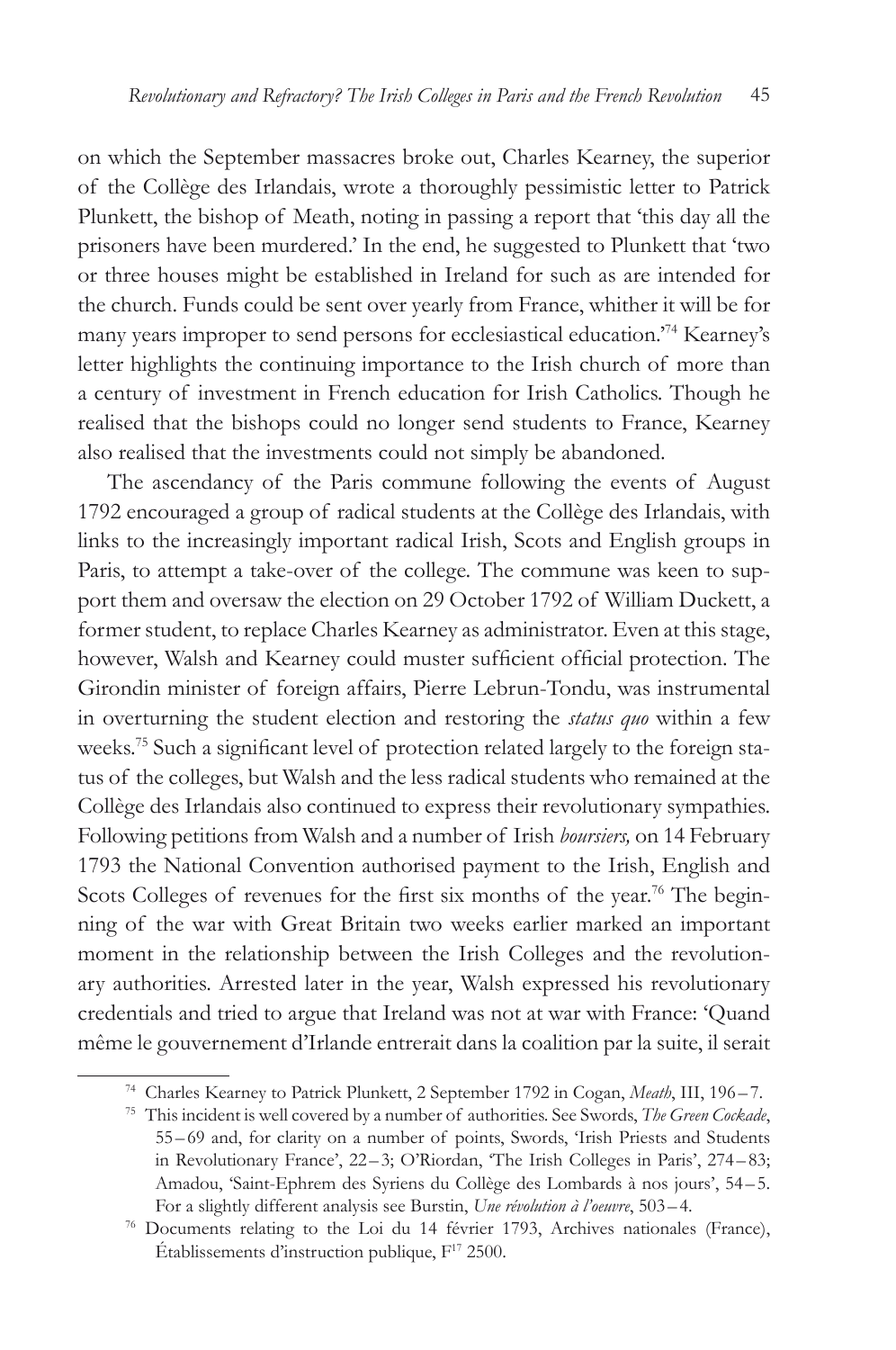injuste d'imputer cette coalition aux catholiques, parce qu'ils n'ont aucune part au gouvernement, ni voix au parlement.'77 Following Kearney's denunciation in the National Convention and his detention, on 6 September, the remaining students at the Collège des Irlandais petitioned the Convention to be allowed to continue their studies and protested their loyalty to France in a mixture of arguments used during the *ancien régime* and the revolution:

Si L'Irlande ne s'est pas ouvertment prononcée pour la revolution françoise, c'est qu'elle est subjuguée par une force supérieur …

Nous avons appris avec une profonde douleur que les Malveilleurs de notre pais ont voulu jetter des soupcons sur nos sentimens à l'égard de la République.

Nous protéstons ici solemnellement contre ces infames colomnies, et nous déclarons en face de cette auguste assemblée que nous ne cédons en sentimens républicains à aucun citoyen quelconque.78

Despite the patriotic protestations of administrators and students, the war left Walsh and Kearney much more susceptible to denunciation by radical Irish students and others.79 Both men had already been arrested and released during 1792 and 1793. On 9 October 1793, the National Convention finally decreed the arrest of all British (including Irish) subjects in France and the confiscation of their property. Kearney was already in detention and Walsh was arrested on 15 October. By the end of the month both colleges had been closed and the Collège des Irlandais had been transformed into a prison.<sup>80</sup> They had been the last remnants of the *ancien régime* structures of the University of Paris, which had finally been swept away, a month earlier, on 15 September 1793. Gone too were the religious establishments and *ancien régime* legal structures within which the Irish Colleges functioned: the 'extraordinary commission' (established in 1736 to resolve disputes which arose in the college), the Abbaye de Ste Geneviève and the Abbaye de St Victor. Meanwhile the structures of the Archdiocese of Paris were in turmoil and the archbishop, who had jurisdiction

<sup>77</sup> Cited in Amadou, 'Saint-Ephrem des Syriens du Collège des Lombards à nos jours', 56.

<sup>78</sup> Pétition des Etudians Irlandois au Citoyen Président de la Convention, 7 octobre [1793], Archives nationales (France), Assemblées nationales, C 271, dossier 666, pièce 29.

<sup>79</sup> Swords, *The Green Cockade*, 86.

<sup>80</sup> Michael Rapport, *Nationality and Citizenship in Revolutionary France: The Treatment of Foreigners, 1789– 1799* (Oxford, 2000), 200; Swords, *The Green Cockade*, 82–95.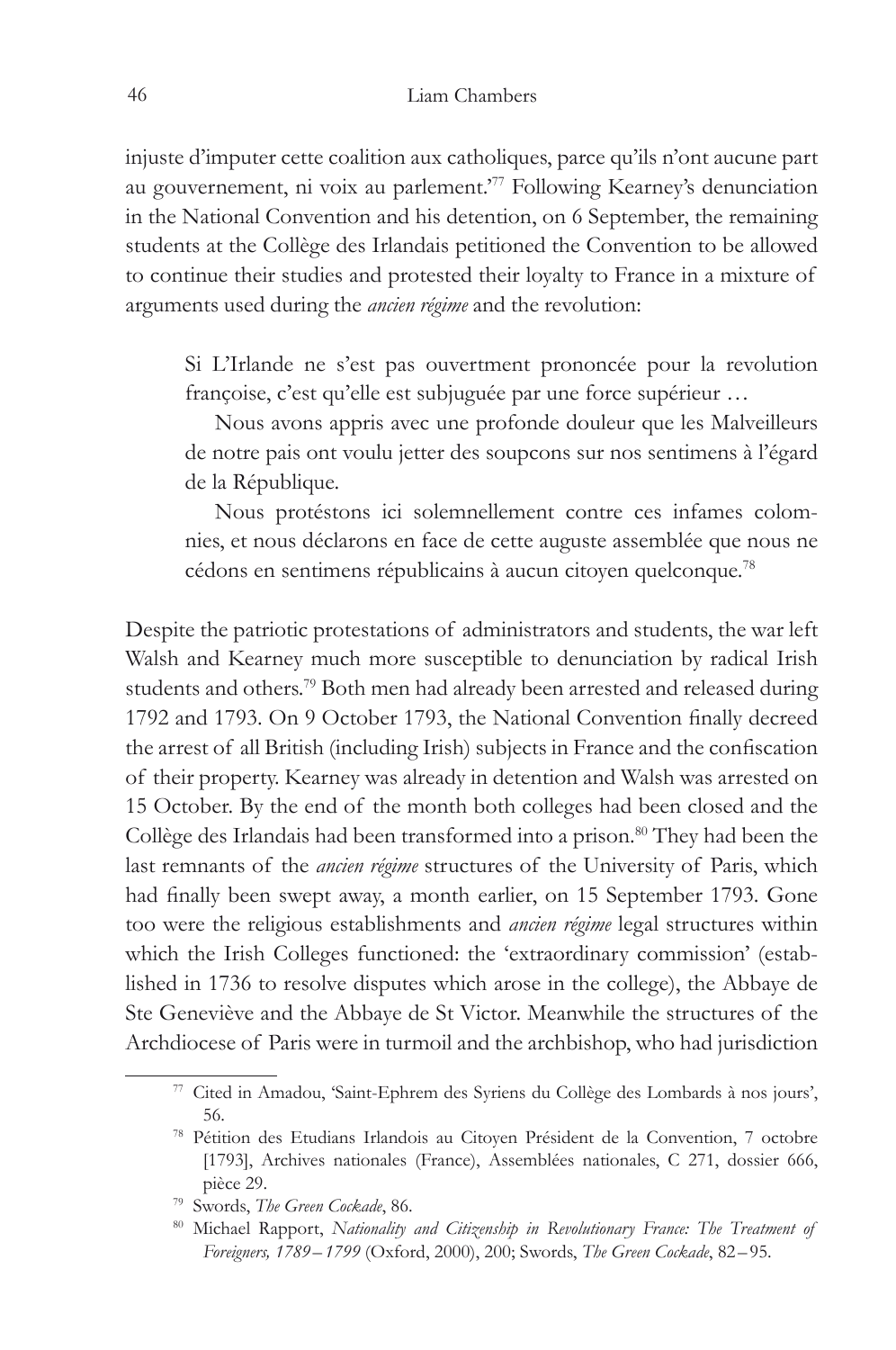over the colleges, had long joined the émigrés. In this context, it is remarkable that the Irish Colleges remained open for as long as they did.<sup>81</sup>

## **III.**

Even more remarkably, the Irish Colleges emerged from the Terror. During the winter of 1794 – 5 the prisoners at the Collège des Irlandais were released, though the Colleges faced an uphill administrative struggle to benefit from the overturning of the confiscation of foreign property, decreed on 29 December 1794.82 Walsh petitioned the authorities for assistance, drawing as he had done early in the Revolution on a shared Franco-Irish anti-Britishness. On 4 April 1795 the remaining Irish staff and students were granted access to funding allocated to refugees.<sup>83</sup> Crucially, some of the Irish students who remained in France joined the army, which provided clear proof of service to the republic.84 In September Walsh and Kearney were 'reinstated … in possession of the Irish properties and revenues'.85 However, the financial situation was extremely precarious and while payments on public investments re-commenced in 1796, they were irregular for the rest of the decade. Moreover both colleges were in very poor condition and the only option in the immediate term was to rent them out.<sup>86</sup> Only in the early nineteenth century were moves to re-structure and re-open the Irish Colleges successful. In 1801, the Irish Colleges were placed under the control of a government appointed *bureau*. Over the following two years what remained of the Irish, Scots and English Colleges in France were united into a single institution based in the Collège des Irlandais, which opened in 1805. There followed a lengthy and complex struggle for control involving various Irish, Irish migrant and French interest groups.<sup>87</sup>

From the mid-1790s the survival of the Irish Colleges in Paris was not sufficient to guarantee their future. That survival was, to a large extent, predicated

<sup>&</sup>lt;sup>81</sup> Rapport makes this point in relation to the Scots College. Rapport, 'A Community Apart?', 100.<br><sup>82</sup> Swords *The Green Cockade*, 101; Rapport, *Nationality and Citizenship*, 285–91.<br><sup>83</sup> Loi de 15 germinal an 3, Archives nationales (France), Établissements d'instruction

publique, F17 6237c; Liste des réfugiés … mandats payés, An II – An V, Archives nationales (France), Hospices et secours, F<sup>15</sup> 16.

<sup>84</sup> [Réfugiés] Irlandais, Réfugiés de l'Ouest, États et correspondance, An II – An V, Archives nationales (France), Hospices et secours, F<sup>15</sup> 3508A.

<sup>85</sup> Swords, *The Green Cockade*, 104.

<sup>86</sup> Ibid., 104–5, 139–40; Riordan, 'Irish Colleges in Paris', 193.

<sup>87</sup> Swords, *The Green Cockade*, 139–234. Swords takes the story to 1815.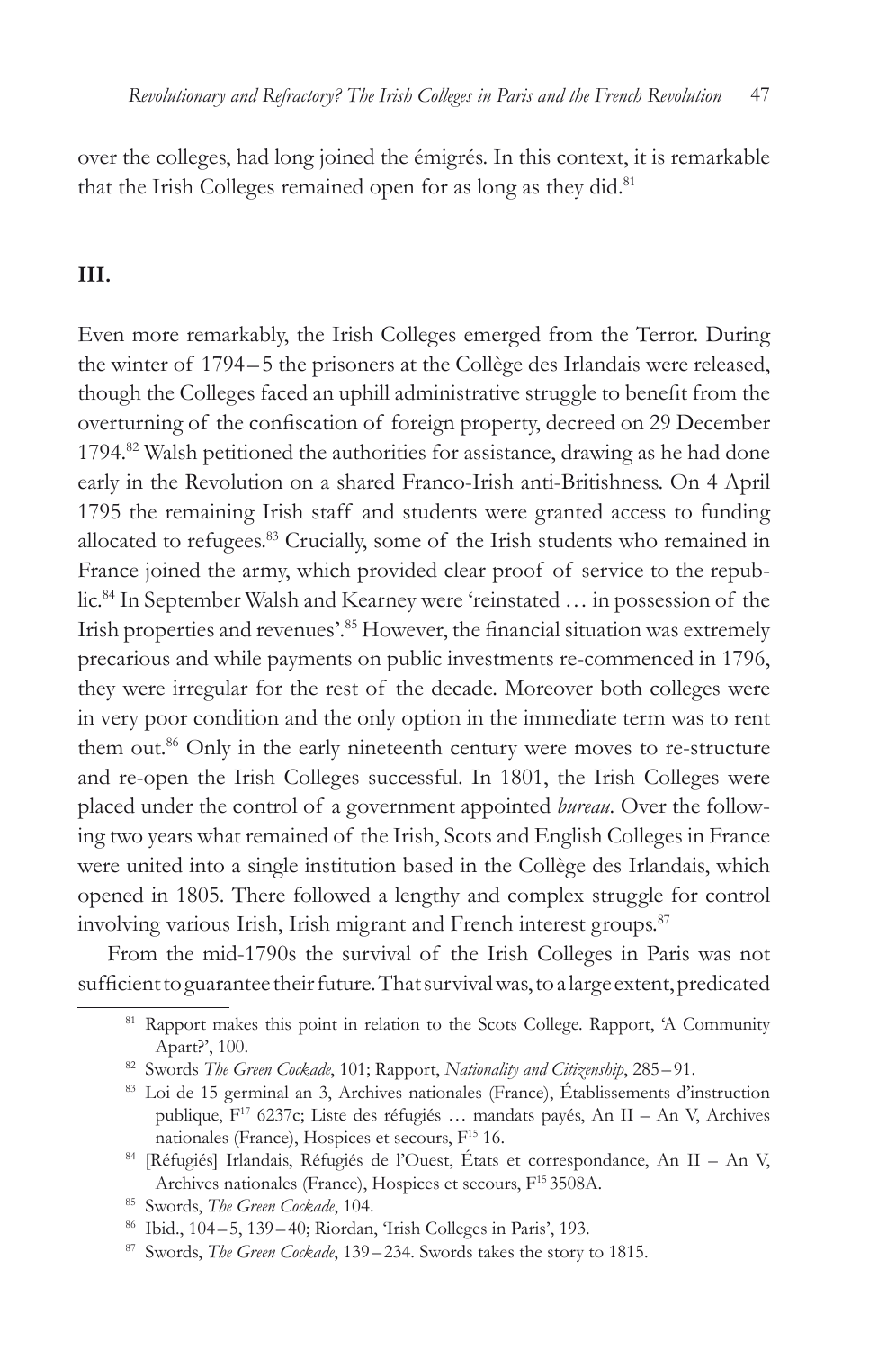#### 48 Liam Chambers

from the start on the willingness of Walsh and others to accommodate themselves to the currents of revolutionary change, while exploiting the gap, which Michael Rapport has argued existed, between the increasingly difficult legal position of foreigners and the reality on the ground.<sup>88</sup> Just as the Irish Colleges emerged from the Terror in the winter of 1794 –5, the Irish bishops were negotiating with the British government with a view to the establishment of a new domestic institution for the education of Irish Catholics, the Royal College of St Patrick, which opened at Maynooth in 1795. As a result, the Irish Colleges' accommodation to the French Revolution, however pragmatic or piecemeal, became not just unsavoury, but dangerous. The position of the bishops was all the more important because while the colleges survived, the old legal, religious and university structures within which they functioned did not (at least in the immediate term). The Irish bishops had had no direct or formal role in the administration of the colleges during the *ancien régime*, but a vacuum now existed in relation to authority over the new college and the two main contenders to fill it were the Irish bishops and the French state.<sup>89</sup> The bishops had provided Walsh and Kearney with an approbation in 1791, though they ignored Walsh's suggestions that an episcopal representative should be sent to Paris.<sup>90</sup> From 1795 they were unwilling to risk the ire of the British government. Troy summed up their position in 1802:

Were they [the Irish Colleges in France] restored to us in their former situation, which they will not be, we could not send students to them from hence without endangering their principles, & offending Government, which we are soliciting for funds to support two hundred additional students at Maynooth, as the like number at present there is totally inadequate to our wants. We daily witness an alarming decrease of clergy. The Almighty in his mercy may in his own good time, restore its ancient government to France, and thereby render our Colleges useful. It is, therefore, advisable to preserve our rights & titles to them,

<sup>88</sup> Rapport, *Nationality and Citizenship*, 334–6.

<sup>&</sup>lt;sup>89</sup> New educational institutions also eyed-up the Irish Colleges, initially the Prytanée français and, later, the Imperial University.

<sup>&</sup>lt;sup>90</sup> Deed of Archbishop Troy of Dublin appointing Walsh and Kearney superiors of the Irish Colleges in Paris, 24 February 1791, Russell Library, National University of Ireland – Maynooth, Irish College Paris Papers, MS. 71, registered in Paris on 7 March 1791 (see Archives nationales (France), Établissements d'instruction publique, Fondations irlandaises, Titres divers, 1719-1917, F<sup>17</sup> 14764); Walsh to Troy, 18 April 1791 in Cogan, *Meath*, III, 190.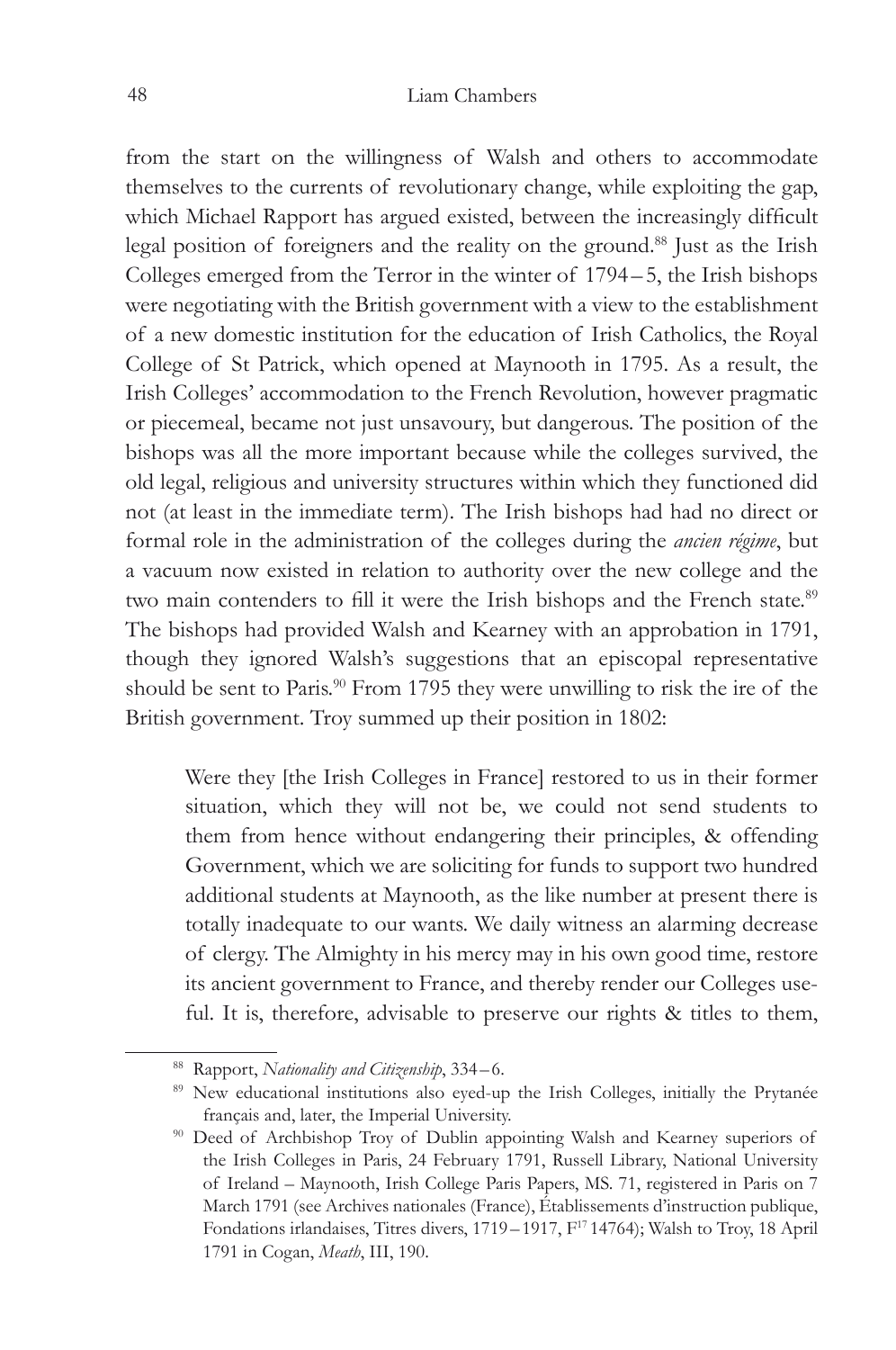which in the worst event, may enable us, perhaps, to dispose of them for a valuable consideration.<sup>91</sup>

Troy had other motives for his pessimism about re-establishing the Irish College network in France. He was well aware that the closure of the Irish Colleges marked a very definite watershed in the history of Irish Catholicism, one which ultimately had positive repercussions for the episcopacy. While Patrick Corish has pointed to the continuity between the Irish Colleges in France and Maynooth College, this should not be overstated.<sup>92</sup> The Maynooth system was, in fact, profoundly different to the Irish College system. The weak influence of the bishops over the continental colleges stood in stark contrast to their much more direct involvement in Maynooth. One could even argue that the eclipse of the Irish Colleges abroad allowed the Irish bishops to exercise control over the system of clerical formation for the first time in the history of the Irish church.

Other voices within the Irish Catholic church were more positive concerning the role of a re-established Irish College network in France. Thomas Hussey, the first President of Maynooth College and a controversial bishop of Waterford, reflected on the benefits of the Irish Colleges in a letter written to John Baptist Walsh in September 1801:

The insular position of that country [Ireland], the little intercourse between it and the continent might endanger the Catholic faith as taught in that remote corner to dwindle into sectarian forms if not principles too, whereby it must cease to be a portion of the Catholic or Universal religion. Thus different colleges on the continent and the aid if practicable of the regular Orders sent as heretofore as Missionaries to Ireland would be the security against the national faith dwindling into a Sect.93

<sup>&</sup>lt;sup>91</sup> John Thomas Troy to Alexander Cameron, 22 November 1802, Scottish Catholic Archives, Blairs Letters, BL/4/197/12. Troy expressed similar opinions as early as 1793. See Vincent J. McNally, 'John Thomas Troy, archbishop of Dublin, and the Establishment of St Patrick's College, Maynooth, 1791–5', *Catholic Historical Review*, 67 (1981), 571.

<sup>92</sup> Patrick Corish, 'Les séminaires Irlandais du continent, la révolution française et les origines du collège de Maynooth', *Études irlandaises*, 23 (1998), 121– 35.

<sup>&</sup>lt;sup>93</sup> Thomas Hussey to John Baptist Walsh, 6 September 1801 in Patrick Boyle, 'Documents Relative to the Appointment of an archbishop to the See of Cashel in 1791, and a Coadjutor to the bishop of Waterford', *Archivium Hibernicum*, 7 (1918–21), 18.